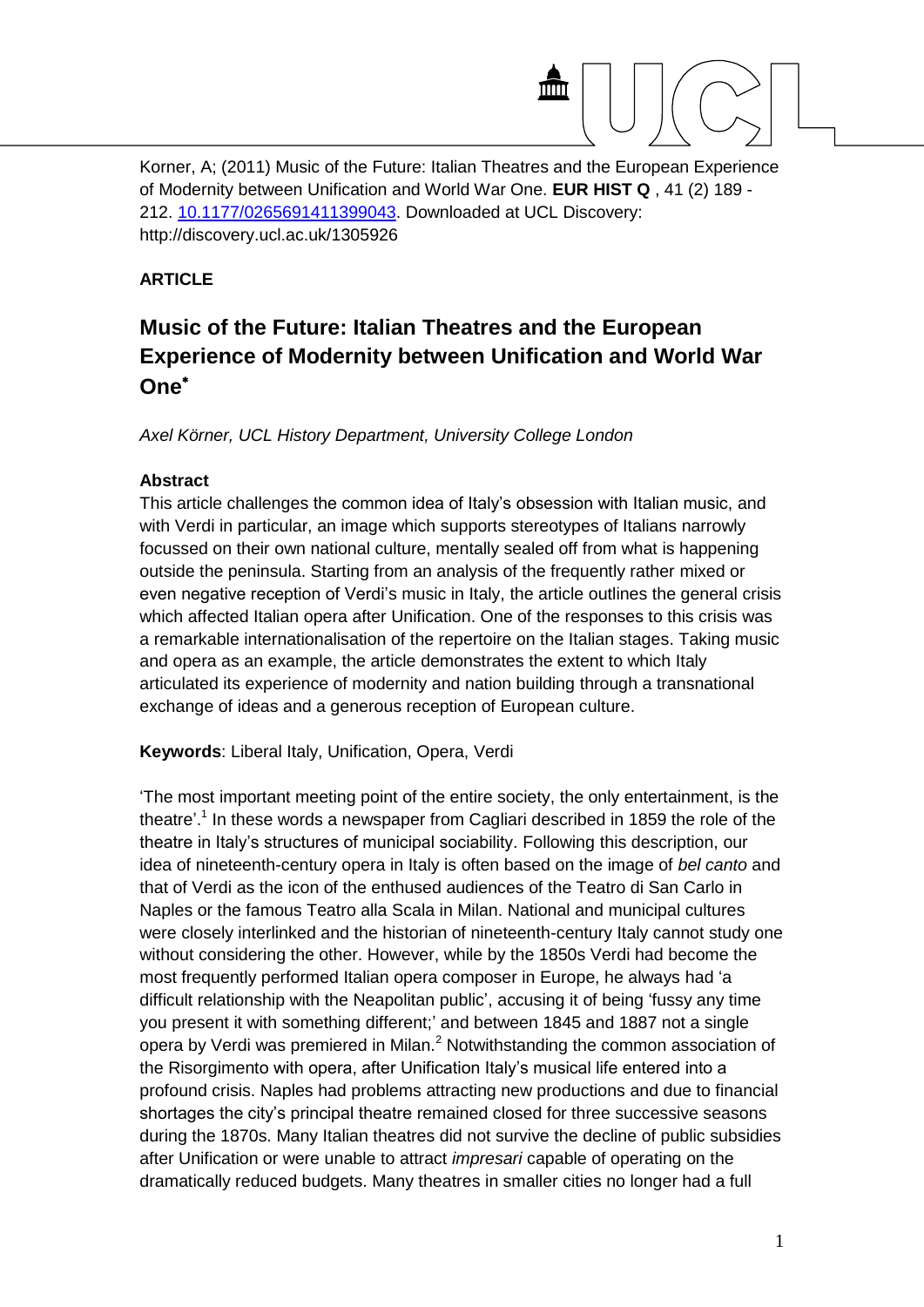season. The Pergola in Florence ceased regular performances of opera in 1877 and La Fenice in Venice remained closed for eleven out of 24 years.<sup>3</sup>

The Italian repertoire itself was in crisis. Rossini's last opera had been *Guillaume Tell* in 1829; Bellini had died in 1835; Donizetti in 1848. Mercadante was increasingly viewed as reactionary. The success of Verdi's *Triologia* (*Rigoletto, Il Trovatore, La Traviata*) dates back to the 1850s.<sup>4</sup> After *Un ballo in maschera*, in 1859, Verdi's wife feared that her husband 'had forgotten how to write music'. <sup>5</sup> While Garibaldi fought for the liberation of the South, Verdi retired to the gentle life of a countryman. Eventually he wrote *La forza del destino* (1862), but for the Imperial Theatre of St. Petersburg, keeping Italy waiting for a revised version until 1869. *Don Carlos* (1867) was a French opera based on a German drama and written for the stages in Paris. *Aida* (1871) was commissioned by the Ismail Pasha, the Khedive of Egypt, and instead of celebrating the completion of the Risorgimento after the liberation of Rome, the work inaugurated the Cairo Opera House, built in connection with the opening of the Suez Canal.<sup>6</sup> Two further Shakespeare operas followed many years later, *Otello* in 1887 and *Falstaff* in 1893. Hence, after Unification Verdi almost ceased to contribute to the consolidation of a national culture through opera. Meanwhile, Boito and Ponchielli were unable to match Verdi's reputation; and the *Giovine scuola,* with Puccini and Mascagni as its protagonists, took until the 1890s to revive Italian opera, generating rather mixed responses. In musical terms *italianità* was still difficult to define. The great connoisseur Thomas Mann observed in 1920 that, compared to Puccini, Verdi seemed almost German: less superficial and entertaining, more than just *bellezza*. The final scene of Aida was, for Mann, "*ein italienischer Liebestod*", an open reference to Wagner's *Tristan und Isolde*. <sup>7</sup> Verdi had become a European more than an Italian composer.

Despite the apparent crisis of Italian opera after Unification, the theatre remained the focus of municipal sociability in Italy; and discourse on national identity was frequently articulated through references to music and opera – only that, increasingly, this music was no longer Italian by origin. This article challenges the common idea of Italy's obsession with Italian music, and with Verdi in particular, an image which contributes to widespread stereotypes of Italians narrowly focussed on their own national culture, mentally sealed off from what is happening outside the peninsula. The article will highlight the critical reception of Verdi's music in Italy as well as the general crisis which affected Italian opera after Unification. Within this context the article will then analyse the internationalisation of the repertoire on the Italian stages and demonstrate the extent to which Italy articulated its experience of modernity and nation building through a transnational exchange of ideas and a generous reception of European culture. Scholarship on nineteenth-century European nationalism overemphasises the role of national cultural production in the process of identity formation and should take into consideration the extent to which Europeans engaged with a culture that crossed the new national boundaries as easily as it travelled through Europe during the times of the Ancien Régime, thus contributing to the formation of transnational identities and of a trans-European cultural sphere. Verdi and Rossini marked the French and German theatre as much as Wagner and Massenet contributed to overcoming the crisis of Italian opera after Unification.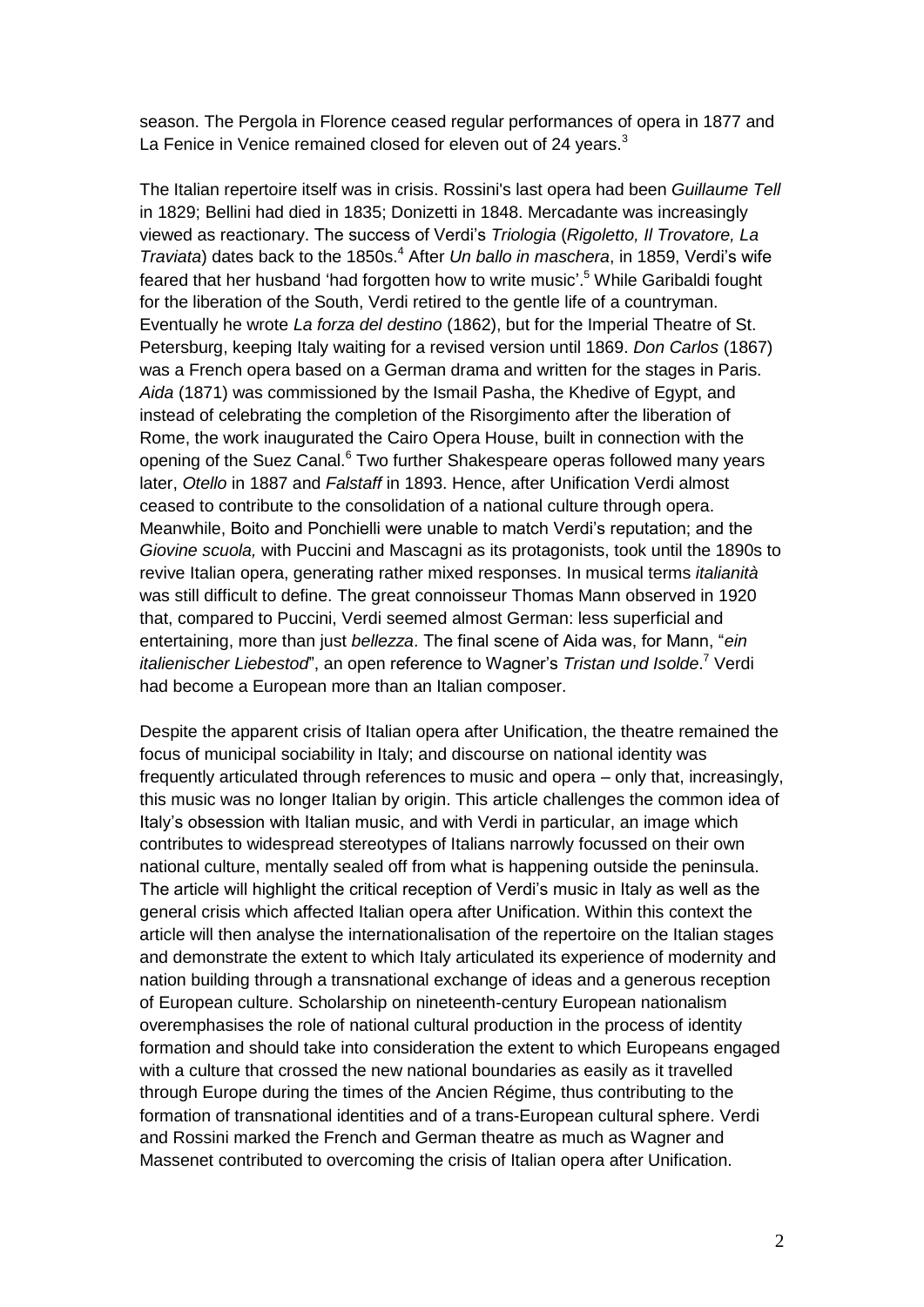For many people 'opera in Italy' still means Rossini, Bellini and Donizetti, the middle and later Verdi, and as a curiosity possibly Giordano's *Andrea Chénier* and Ponchielli's *La Gioconda,* a schedule completed during the *fine secolo* with Puccini, Leoncavallo and Mascagni. While this is an accurate reflection upon 'Italian opera in the world', it is a distortion of what was happening on the Italian stages between Unification and World War One.<sup>8</sup> Although many of the major works of Rossini, Donizetti, Bellini and Verdi stayed in the repertoire throughout the nineteenth century, *impresari* as well as municipal administrators after Unification were keen to internationalise the repertoire of their theatres. In doing so they were able to build upon a remarkable tradition.

The German school in particular was popular among Italians. Between the late eighteenth and early nineteenth century German composers had enjoyed considerable success in Italian opera houses, including Johann Christian Bach, Johann Adolf Hasse, Adalbert Gyrowetz, Peter von Winter, Joseph Weigl and in particular Johann Simon Mayr, who wrote over seventy works for all the major Italian theatres and who counted Donizetti among his students.<sup>9</sup> Mozart's operas stayed in the programme of La Scala and Rossini, during his early years in Lugo, learned from a German maestro, to be charged later 'with having adulterated the pure fount of Italian melody by bringing in far too much noisy German harmony'.<sup>10</sup> Stanislao Mattei, one of Italy's most influential teachers of composition, was known for his love of Mozart and Haydn, while the popular *Don Pasquale* of his famous pupil Donizetti owed to Mozart and Schubert.<sup>11</sup> At a time when Verdi already was an icon of Italian music, the works of the Prussian Hofkapellmeister and founder of the Vienna Philharmonic Otto Nicolai were hugely popular in Italy.<sup>12</sup> Mazzini discovered Beethoven, Mozart and Wagner during his exile in London and greatly appreciated their work, which had a major impact on his *Philosophy of Music* of 1836.<sup>13</sup>

Not just German music influenced Italians. In their development as composers, Mercadante, Marchetti and Verdi were all marked by French *grand opéra*. The 1830s are rightly regarded as the great season of Bellini and Donizetti in Italy. However, in 1838 La Scala opened its carnival season with Auber's *La Muta di Portici*, followed by the work of another 'foreign' composer. Ferdinand Hiller.<sup>14</sup> Mercadante was interested in the Northern tradition of symphonic music. Along with a number of less formal symphonic pieces he wrote in 1861 a *Sinfonia Garibaldi* and as director of Naples' conservatory he organised performances of the Viennese classics, and of Weber, Auber and Offenbach. The following generation of Italian composers, Catalani, Giordano and Puccini, all learned from studying French and German scores. Not only the repertoire of Italian theatres was marked by its cosmopolitan ambition, also the casts were increasingly international. Verdi's most important soprano (and mistress), Teresa Stolz, was from Bohemia. In 1881 the influential Italian critic Francesco d'Arcais noted that during the Scala's current season 'only one, Tamagno, is Italian; the other three are foreigners: the soprano from Vienna, the baritone is French and the bass Polish.' 15

While the great popularity of Verdi among audiences and major critics is beyond doubt, Italian responses to the *compositore nazionale* were not always positive. Emilio Treves' *Universo Illustrato* remarked in 1867 that Verdi had 'suffered more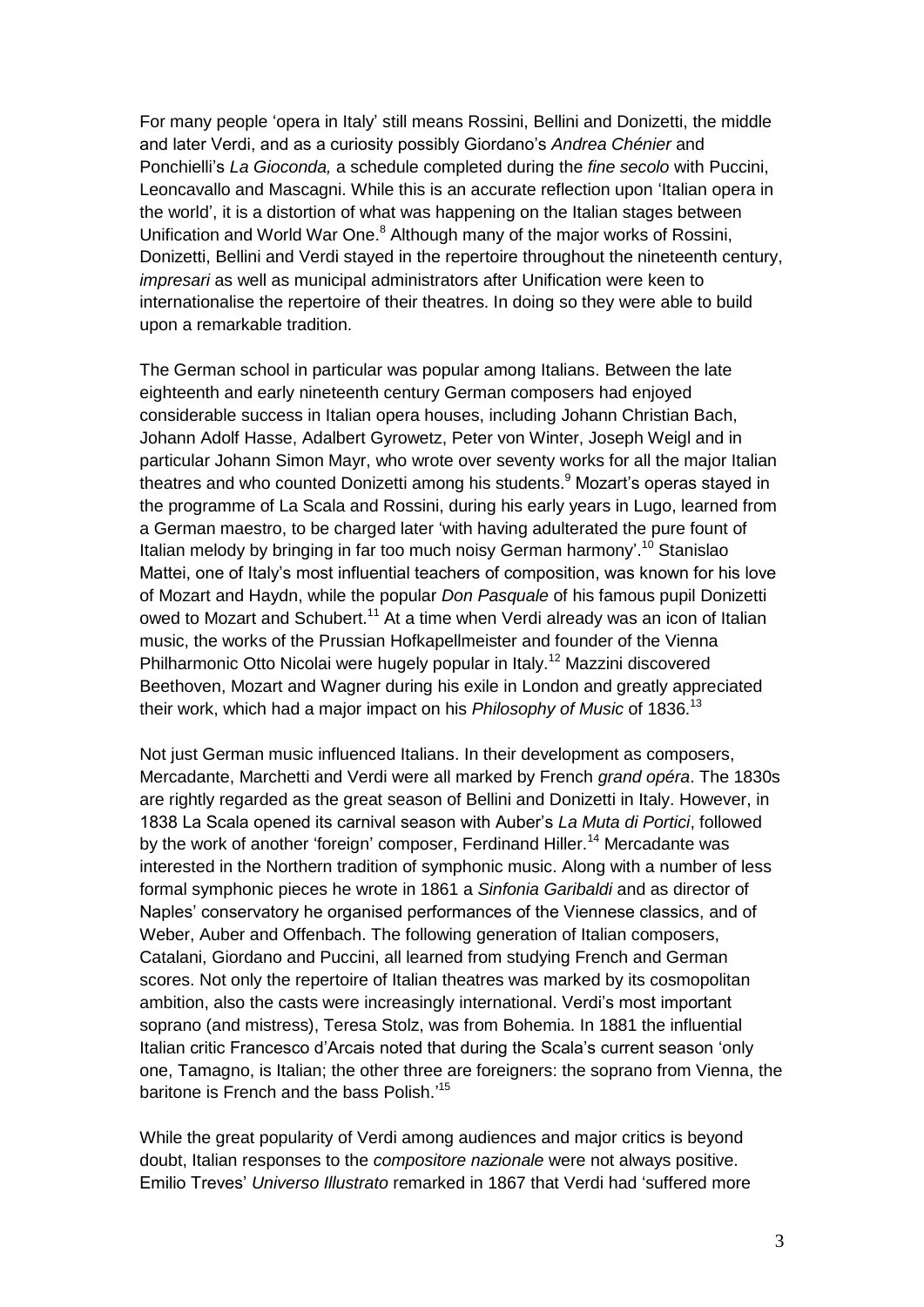than one *fiasco* and often saw his merits questioned.' <sup>16</sup> His first published opera, *Oberto,* generated mixed responses in the press and *Un giorno di regno* was a complete failure.<sup>17</sup> Only his third opera, *Nabucco* (1842)*,* marked the beginning of Verdi's extraordinary career on the Italian stages. At La Scala and in Parma the premieres of *Nabucco* were an enormous success, repeated during the following decades throughout the peninsula. However, the Scala's first revival of the opera left the composer disappointed. In 1861, despite the patriotic enthusiasm for the current events, Genoa disapproved of *Nabucco* and stopped the performances after just two evenings.<sup>18</sup>

According to the arguments of Alberto Banti, the works of Rossini, Bellini and Donizetti, as well as the early Verdi, influenced the political ideas of the protagonists of Italy's national movement and had a direct impact on the transformation of the Risorgimento from a small sect into a political mass movement. <sup>19</sup> However, if we look at the contemporary reception of these works we notice that many of them were rejected explicitly on patriotic grounds. Most prominent among those who criticised Rossini, Bellini and Donizetti was Giuseppe Mazzini, who in his *Philosophy of Music* pleaded for a radical departure of Italian music from its lyric tradition.<sup>20</sup> Even Verdi, often seen as an icon of the Risorgimento, did not necessarily enjoy the approval of the Italian patriots.<sup>21</sup> In January 1848, on the occasion of a performance of *Ernani*, the audience in Austrian occupied Mantua booed during the chorus of '*glory and honour to Charlemagne*', because they saw the Emperor as a German.<sup>22</sup> When shortly after the proclamation of the Republic in 1849 *La Battaglia di Legnano* was premiered in Rome it was understood as a celebration of patriotic freedom. This is despite the fact that the work is not overtly political or historical, focussing instead on a traditional triangle of love. In Bologna, after the liberation from the Papal regime, the opera was criticized because it did not properly reflect the 'patriotic affection' of Berchet's poem on the same subject. Instead, the work was perceived as a 'private story about love and jealousy'.<sup>23</sup> Moreover, the author of the libretto, Salvadore Cammarano, was an official poet for the San Carlo in Naples.<sup>24</sup> considered as one of the theatres most severely affected by censorship. Another opera often read in a political-national context, *I Lombardi*, was criticized by the Austrian censors for its failure to show respect for the faith, but not because it was too patriotic. Rather than referring to national sentiment, *La Rivista di Firenze* commented that the work satisfied 'the local pride of the Lombards'. <sup>25</sup> The choice of Schiller for *I Masnadieri* (1847, based on *Die Räuber*) cannot necessarily be read as an overtly political statement. The choice of the libretto had much to do with Verdi's interest in literature and drama, and discussions with his librettist and translator of Schiller, Andrea Maffei. About the same time he developed an interest in Shakespeare. When preparing *Macbeth* he engaged closely with the translations of the Bolognese scholar Carlo Rusconi and studied August Wilhelm Schlegel's lectures on drama. During his long sojourns in Paris he became more and more fascinated with the effective representation of emotions and human psychology on stage, previously underdeveloped in Italian theatre.<sup>26</sup> Verdi started controlling details of his productions almost fanatically, in this respect not dissimilar to Wagner's new approach to theatre. Printing the *disposizioni sceniche* for his operas, with details of the staging, was part of this project. His interest in dramatic action, more than politics and history, were at the centre of his work as composer.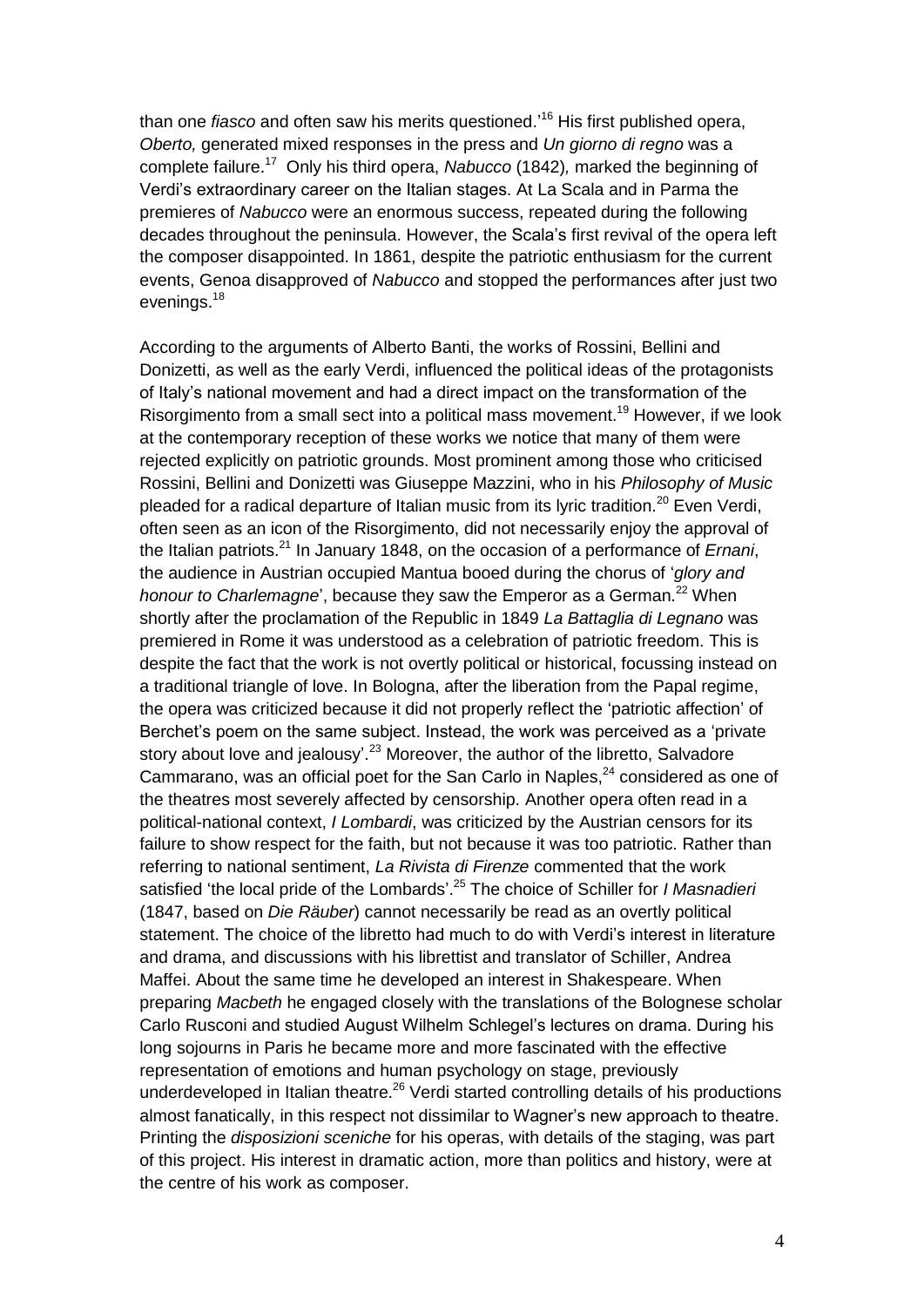While it is not surprising that the Jesuit *Civiltà Cattolica* referred to Verdi's works 'as bad examples of taste in matters of politics, religion, or morality,<sup>27</sup> there were other reasons too why some Italians did not like Verdi. Considering that one went to the opera for distraction and entertainment, numerous periodicals criticised the '*troppo assordante rumore*' of *Nabucco*. <sup>28</sup> La Scala's first performances of *La Forza del destino*, *I Masnadieri, Un Ballo in maschera* and *Aida* were all marked by hissing and discontent among the audience. Writing to his friends after the Venice premier of *La Traviata* in 1853 the composer reported only '*Fiasco. Fiasco. Fiasco*'. The 1857 premiere of *Aroldo* in Rimini went well, but Verdi was disappointed about the opera's reception in Bologna and Turin as well as in Naples, where the responses recalled the bitter lesson of the first performance of *Alzira*. <sup>29</sup> In Bologna the end of the Papal regime did not silence Verdi's critics.<sup>30</sup> On the occasion of Vittorio Emanuele's first visit the city's Teatro Comunale presented *I Lombardi,* followed during the autumn season by *Un ballo in maschera* - 'difficult music' with 'abstruse harmonic and melodic combinations', according to the city's principle newspaper, the liberal *Monitore di Bologna*. <sup>31</sup> One of Bologna's most influential musical commentators, Enrico Bottrigari, opined that *Un ballo in maschera* lacked 'vigour and imagination.' About *I due Foscari* he wrote that the composer 'lacks thought and has no sense of melody'. *Rigoletto* was just too 'loud'; *Stiffelio* artificially 'forced'. <sup>32</sup> On the occasion of crown prince Umberto's visit to Bologna the Comunale presented *Simon Boccanegra*, but the citizenry did not appreciate its 'abstruse and complicated' tunes and the local officer corps even refused to renew its subscription for the season. Bologna welcomed *La forza del destino*, but disliked the complicated libretto. The premiere of Verdi's *Don Carlos* was recognised as a great success for the city, but the national symbolism of the work, based on Schiller's drama, just bored Bottrigari.<sup>33</sup> Elsewhere the reception of *Don Carlos* was also rather mixed. The editor of *L'Universo Illustrato* published an illustration of the setting, but concluded that 'the opera is too long; the music is monotone, a continuous flow of sadness.' Moreover, he was criticised for fashionable foreign influences: 'Even [Verdi] sacrifices himself to new idols, counting on the future*…*' <sup>34</sup> The reception at the *Civico* in Cagliari, a decade later, was equally mixed; and when the opera's revised Italian version returned to Naples in 1888, the local newspaper soon commented 'that the audience had enough of this opera.' <sup>35</sup> In 1881 *Luisa Miller*, another Schiller opera, provoked such discontent at Bologna's Teatro Dal Verme that the police had to intervene.<sup>36</sup> Although most of the local newspapers praised the *Aida* of 1877, the frequent comparisons with the music of Wagner were not necessarily understood as a compliment and *Il Nuovo Alfiere* called it '*un aborto d'un colosso*'. <sup>37</sup> On the question of why he was not at the theatre that night, the municipal civic engineer, Leopoldo Lambertini, replied to the famous writer Edmondo De Amicis 'because they are putting on this idiocy of *Aida*', continuing with a harangue against the composer's orchestration, his vulgarity and his choruses '*da osteria -* stuff for heavy drinkers', he said, 'though one couldn't tell if the drinkers took it from Verdi or Verdi from the drinkers.'38

As a consequence, many leading theatres staged most of Verdi's operas only once or twice, often with several years delay after the Italian premiere. Bologna's Comunale had to wait twelve years for *La Battaglia di Legnano* and then it was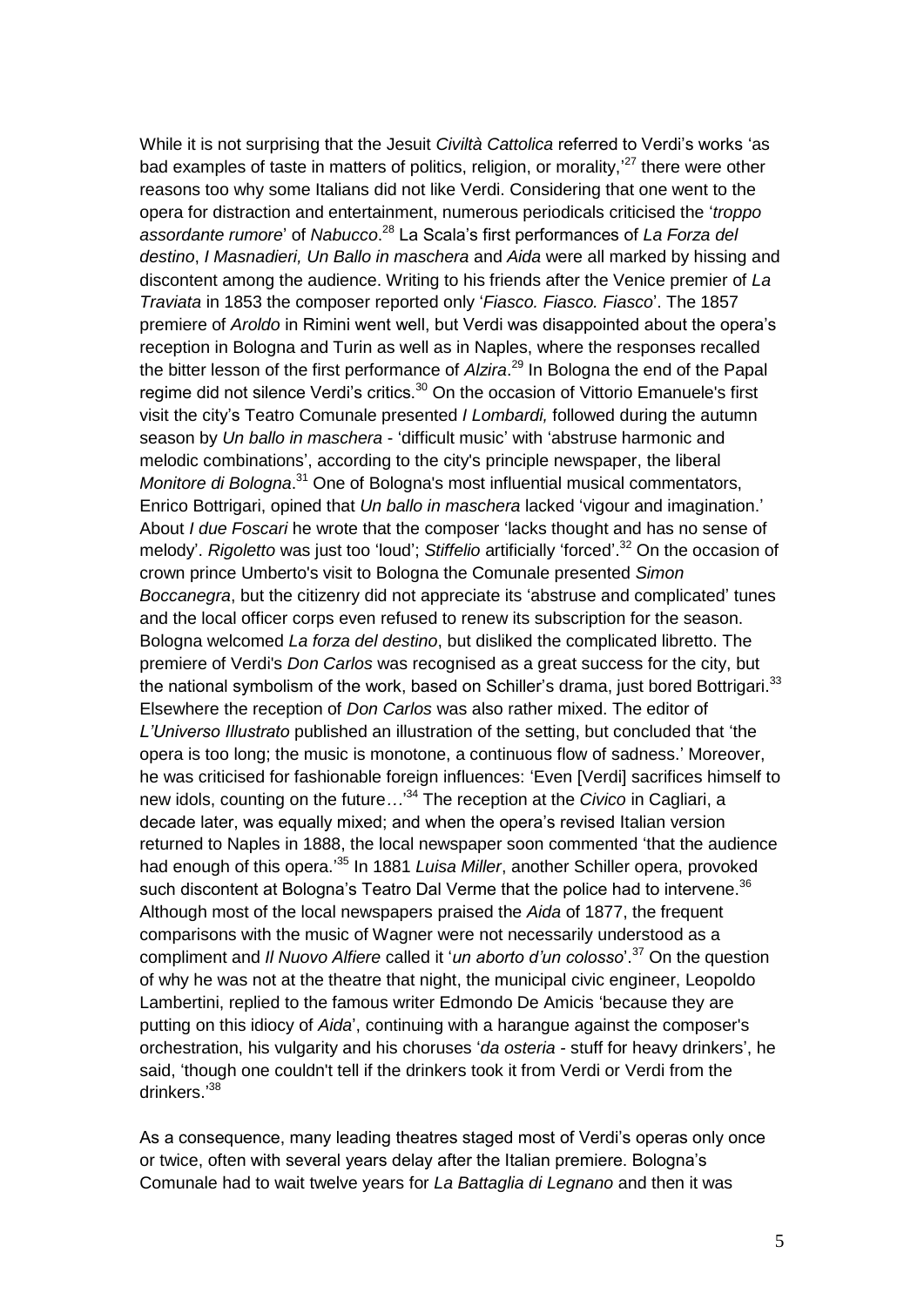staged only once in the composer's life-time; *Simon Boccanegra* appeared once, five years after the premiere; *Forza del destino* once, seven years after the premiere in Saint Petersburg; *Aida* had to wait six years. *Oberto, Un giorno di regno, Alzira* and *Il Corsaro* as well as *Stiffelio* and *Jérusalem* never made it onto the Comunale's stages during the composer's lifetime. Between 1870 and World War One there were many years without a single Verdi opera on the programme.<sup>39</sup> For Naples we notice a similar pattern. Despite the theatre's outstanding role in the nation's musical life, *Don Carlos* had to wait four years for its first performance and *La Forza del destino* arrived only fifteen years after the prima. $40$  As Roger Parker remarks, in the years immediately following Verdi's death only about eight of his twenty-seven operas kept their places in the repertoire. 'All the early works, and quite a few of the later ones, had fallen out of fashion'.<sup>41</sup>

Hence, a simple association between Verdi and post-Risorgimento Italy is not an accurate reflection of what was happening in Italian theatres. In the view of many the *Schaffenskrise* of Italian opera-composers was part of a larger intellectual crisis which hit Italy profoundly during the years between 1871 and 1890. $42$  Although about 100 new Italian operas were staged during this period, the only works to make an impact were Boito's *Mefistofele* and Ponchielli's *La Gioconda*. None of them was able to revive the general euphoria with which the operas of the first half of the century had been greeted. In 1865 the *Gazzetta Musicale di Napoli* drew a disappointing picture of the decline in the musical life of the former capital, affecting the churches, the *salotti* of the nobility and the many theatres of Naples, which after Unification produced only prose and comedy.<sup>43</sup> Even the San Carlo, despite having a higher endowment than most Italian theatres, had lost its ancient splendour. No singer, no ballerina equalled the level of the theatre's ancient tradition, *L'Omnibus* complained in 1867.<sup>44</sup> According to the paper, Meyerbeer and Gounod could not possibly compete with Scarlatti, Paisiello and Cimarosa, even if there were hardly any Italian composers around who could take their place.

However, the contemporary accounts of the musical press seem exaggeratedly pessimistic, possibly the consequence of a general lack of orientation and confusion after the political and social turmoil of the past years. Looking in particular at the situation in Naples, the 1860s also saw the organisation of Italy's first *Congresso musicale*, the foundation of the Neapolitan *Società del Quartetto* and the city's first *Concerti Popolari*. <sup>45</sup> Like Mercadante, Giuseppe Martucci had a strong interest in the symphonic repertoire, where Naples was able to triumph with one of Italy's best philharmonic orchestras. Musical life in Italy changed focus. Francesco d'Arcais remarked in 1881 that 'the musical life moves outside the theatres and the educated audience seeks more sophisticated artistic satisfaction in concerts.<sup>46</sup> Rather than Italy's own eighteenth-century tradition of instrumental music, the repertoire which marked the new symphonic emphasis were the Viennese classics and German romantics – works which were still largely unknown to Italian audiences, but which had characterised the creation of the so-called 'musical museum' in the major urban centres of Central and Northern Europe since the first half of the nineteenth century.<sup>47</sup>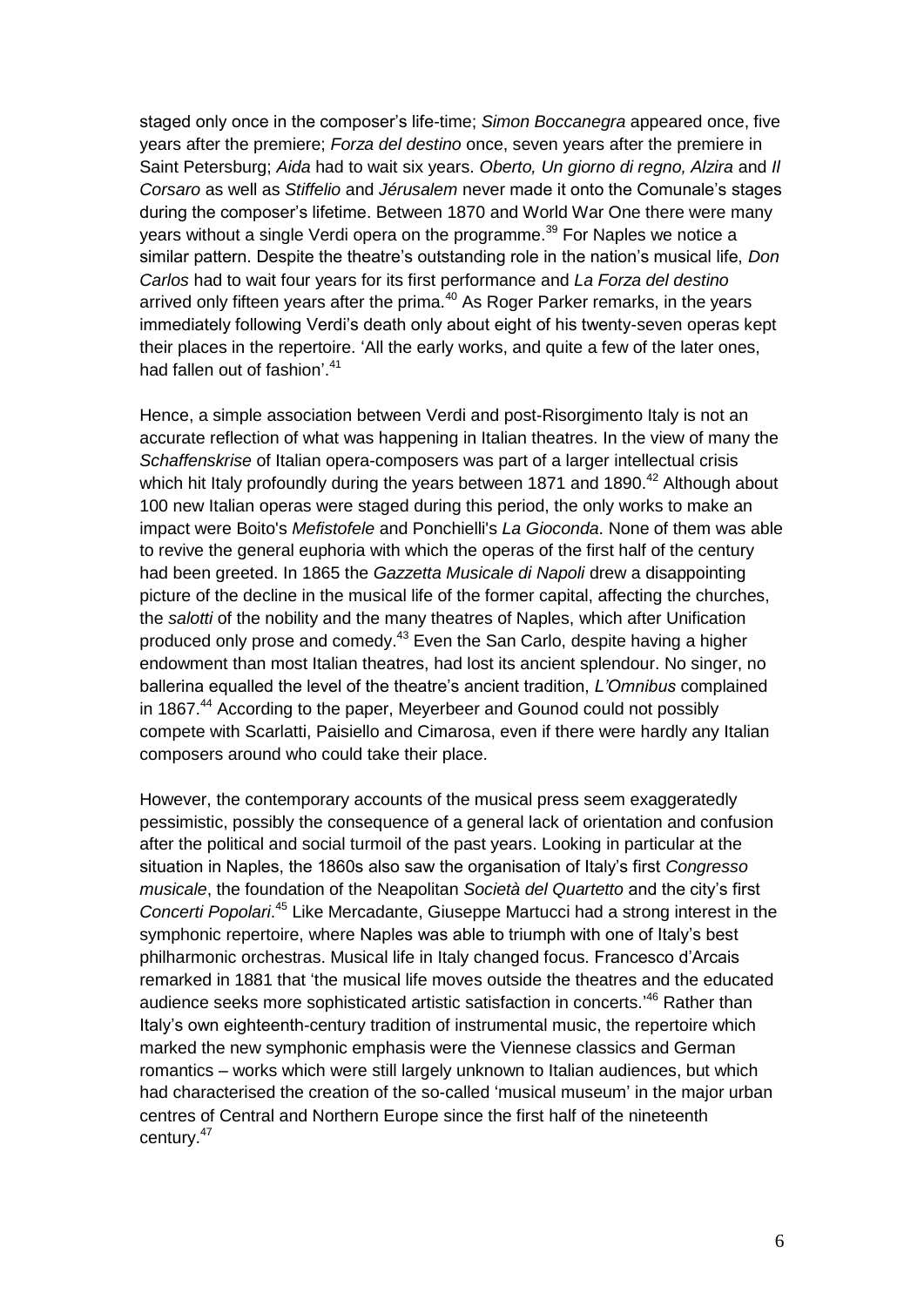Returning to the article's opening quote, rather than speaking about Italy's musical life in national terms, it is important to consider its municipal specificities. As Francesco d'Arcais wrote in 1869, 'in our country, music lives a municipal life'.<sup>48</sup> Meanwhile, this municipal musical culture was shaped through a constant dialogue with international intellectual and aesthetic developments from all over Europe. Starting from the cultural stagnation of the late Papal regime under Austrian occupation, during the *fine secolo* Bologna became one of the centres of Italy's musical avant-garde, playing a crucial role in the nation's opening towards the European repertoire.<sup>49</sup> The city's Teatro Comunale had a major influence on the Italian opera scene as a whole; and as the example of Naples' concert-life shows, Bologna was not alone in promoting non-Italian music. At the 1884 *Esposizione Italiana* in Turin, conceived as a showcase of the Italian nation, the musical programme conducted by the young Giuseppe Martucci included works by Mozart, Beethoven, Mendelssohn, Schumann, Berlioz and Wagner, but no Verdi, despite the fact that symphonic concerts at the time frequently included extracts and arrangements of operatic works. The only Italian composers on the programme were the French citizen Luigi Cherubini; Domenico Scarlatti, who mainly worked in Spain and Portugal; and Luigi Boccherini, who spent most of his life in Spain, France and Austria, and then became court-composer of Friedrich Wilhelm of Prussia.<sup>50</sup>

Considering the role of opera in Italy's self-perception as a *Kulturnation*, the internationalisation of the theatres' repertoire after Unification seems even more remarkable than the sudden interest in French and German symphonic music. This trend began in the 1860s with the later works of Meyerbeer, continued after 1871 with Wagner, and marked all of the peninsula's major theatres with Gounod and Massenet during the following decades. Florence was in many respects a frontrunner in the internationalisation of the repertoire. First during the 1820s, then from the 1850s it had been '*la città meyerberiana per eccellenza*'. <sup>51</sup> Italy's most famous conductor around the time of Unification, Angelo Mariani, established Meyerbeer as an integral part of the repertoire, convincing the initially hesitant audience by his own professional genius and the continuously improving quality of the productions. The Milanese music critic Filippo Filippi hailed Meyerbeer for his fruitful references to different German tradition, from Bach and Handel to Beethoven and Weber. Mazzini admired him for moralising musical drama, 'making it an echo of the world and its eternal vital problem'. Soon, the German master of French *grand opéra* appeared in the popular open-air potpourris of municipal bands and during the commemorations for the revolution of 1848.<sup>52</sup> Meyerbeer's posthumous *L'Africaine* was a spectacular success, first in Bologna (1865) and from 1866 in Milan, where the work was scheduled for three consecutive seasons. We can observe exactly the same phenomena in Naples: it was Meyerbeer, previously performed only sporadically, who since the 1860s marked the opening of the San Carlo towards the international repertoire, countering the crisis of Italian opera and offering Italians the opportunity to engage with Europe's aesthetic responses to the experience of the modern age.<sup>53</sup> Cagliari, with a limited operatic experience, discovered most of Meyerbeer's works with a delay of several decades, but generously welcomed the German composer of *grand opéra*. <sup>54</sup> A similar role was given to the new French masters. While Paris had been hesitant about the premiere of Gounod's *Faust* in 1859, the Italian premiere at La Scala was celebrated as a fantastic synthesis of French and German tastes. Even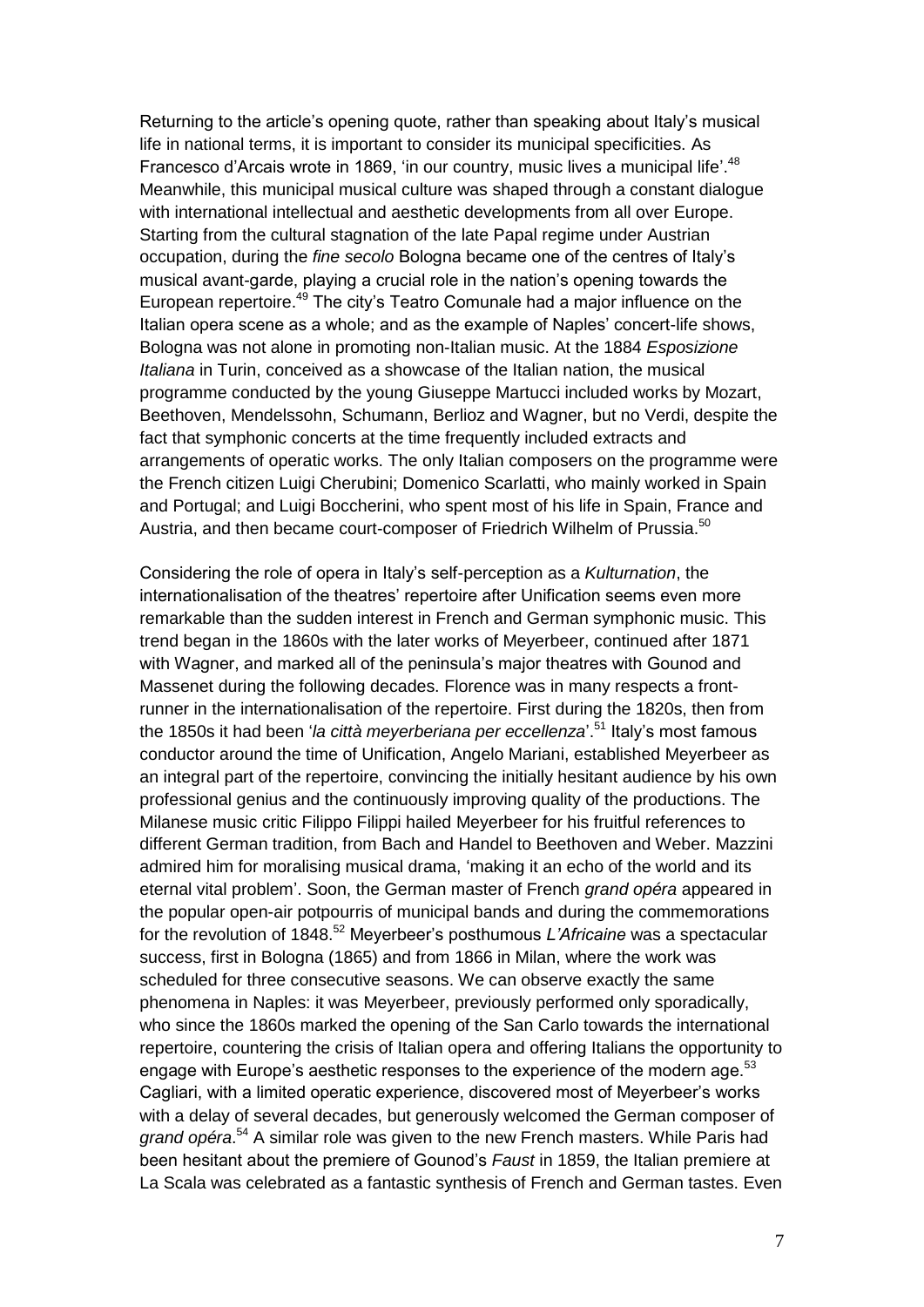smaller Italian theatres such as the Rossini in Lugo performed *Faust* (1869, 1882), Massenet's *Manon* (1903) and *Werther* (1912).<sup>55</sup> Many of the younger Italian composers were strongly influenced by the French and German schools: Stefano Gobatti, celebrated as the Italian Wagner; Arrigo Boito, the maestro of *Mefistofele*; and Alberto Franchetti, who had studied in Dresden and Munich before presenting Italy with his operas *Asrael*, *Germania* and *Cristofo Colombo*. Ferdinando Fontana, author of Puccini's *Le villi* and Franchetti's *Asrael*, stood for Italy's interest in Nordic mythology. Catalani's operas were influenced by Weber's romanticism and the fashion of German fairy-tale plots.

Obviously, this does not mean that the internationalization of the repertoire went without criticism. Traditional anti-Semitism, as well as modern ethnic and racial stereotypes, served to justify prejudice against 'foreign' music. In 1869 *Il Monitore di Bologna* remarked, bizarrely, that Mendelssohn was 'German and Jewish, a severe figure in the arts [...] one with his tribe, not one of us'.<sup>56</sup> Meyerbeer was described as '*più filosofo che maestro*'. <sup>57</sup> Ever since the 1871 Italian premiere of Wagner's *Lohengrin* influential critics and wide sections of the public expressed fears of a Germanisation of the Italian lyric tradition and in 1915 the Futurist composer Balilla Pratella published a manifesto *Per una cultura della sensibilità musicale italiana*, attempting to hold back Germanic and French influences on Italy's musical life.<sup>58</sup> However, such voices were unable to reverse the internationalisation of the repertoire. In an age which saw cultural self-representation as a means to articulate national pride, the image emerging here is that of a nation which understood its cosmopolitan orientation as an integral part of its cultural value system, its intellectual ambition and its humanist legacy.

Who characterised Italy's turn to the European repertoire and to musical modernism more than any other composer was Richard Wagner, starting with Bologna's spectacular Italian premiere of *Lohengrin* in 1871, translated by Arrigo Boito. Milan presented its first *Lohengrin* two years later, Turin in 1876, Naples in 1881. While the performance at La Scala resulted in a fiasco, the success in Turin and particularly in Naples was as great as it was unexpected.<sup>59</sup> The failure of Milan's *Lohengrin* had much to do with the ongoing fights between supporters of Verdi and those of Wagner, with the fact that the spectacular Italian *prima* of *Aida* was presented just a few months before *Lohengrin*. However, if the Milanese audience rejected Wagner in 1873, they warmly welcomed Weber's *Freischütz* just a few months earlier, demonstrating that they were not generally opposed to foreign imports.<sup>60</sup> In many respects Venice remained in provincial isolation even after 1866. However, La Fenice staged *Rienzi* in 1874, *Lohengrin* in 1881 and Italy's first complete *Ring* under Angelo Neumann in 1883, shortly after the composer's death in the Lagoon.

The Italian capital of Wagnerism remained Bologna. Between 1871 and 1914 the Teatro Comunale had Wagner 23 times on the programme, while Verdi appeared only twelve times. During the same period Bellini, Donizetti and Rossini made it only eleven times onto the programme. $61$  It cannot be denied that in this respect the Teatro Comunale differed from other Italian theatres – the theatres of provincial cities as well as the major houses of the peninsula. But even in Naples, from the 1860s onwards, almost every season had one or two non-Italian operas on the programme;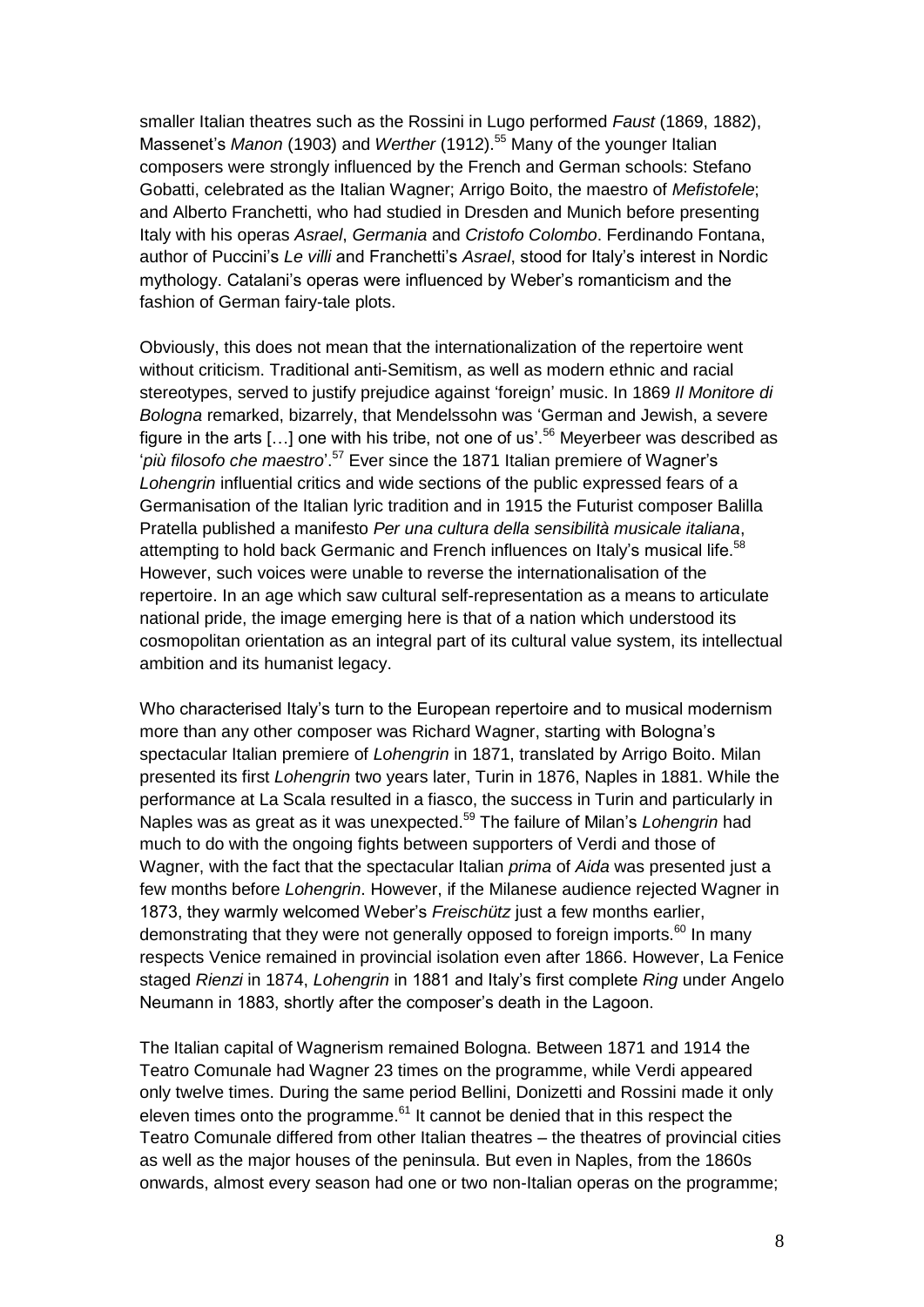and not infrequently these 'foreign' operas represented the work that was most frequently performed during the season, like Halévy's *L'ebrea* in 1871 with 26 performances, compared to only nine performances of *Il Trovatore* and four performances of *La Traviata*.<sup>62</sup> Moreover, the fact that a selection of *bel canto* and Verdi figured prominently on the programmes of most theatres does not necessarily mean that they were the most popular among the audience. For many smaller and medium-sized theatres they represented the usual daily business of the company, often performed by mediocre casts and with sets that appeared rather démodé.<sup>63</sup> As a consequence of the poor quality of many of the revivals, the highlights of the season were the few more exceptional works and the new productions. One of the most spectacular events in the history of La Scala was the first performance, in 1870, of *II Guarany* by the Brazilian composer Carlos Gomes.<sup>64</sup>

In Bologna, *Lohengrin* became the most frequently performed opera on the Comunale's schedule, well ahead of *La Traviata* and with *Tristan* following in third place.<sup>65</sup> And despite the cost involved in staging Wagner, the composer became a commercial success. In 1861 Ricordi refused Wagner a contract for the publication of his works in Italy, causing him to turn to Giovannina Lucca, who rather unexpectedly made a fortune with the German composer and became a major figure in Bayreuth circles. Lucca held the rights for the non-Italian composers David, Gounod, Halévy, Hérold, Meyerbeer, Flotow and Goldmark. Obviously, Ricordi's *Gazzetta* had no interest in writing favourably about Wagner. Its dislike was expressed through references to *italianità* and loyalty to Verdi, which contributed to the 1873 fiasco of *Lohengrin* at La Scala. Subsequently, very much to Ricordi's satisfaction, La Scala did not put any Wagner on until 1889.<sup>66</sup> During that time the Comunale produced *Tannhäuser* in 1872, *Rienzi* in 1876, *Der Fliegende Holländer* the following year, its first complete *Ring* just days after Venice, in 1883, and *Tristan*, again *in prima italiana*, in 1888. Then Ricordi bought the publisher Lucca and his attitude to Wagner's work changed.<sup>67</sup>

Following a proposal by Bologna's first Democratic mayor, Camillo Casarini, Richard Wagner and Angelo Mariani, who had conducted Italy's first *Lohengrin*, were both given honorary citizenship. Wagner was elected a member of Bologna's Accademia Filarmonica, for a long-time seen as the bulwark of musical tradition. In 1876 the city's mayor Tacconi invited Wagner to visit Bologna and to attend a performance of *Rienzi*. <sup>68</sup> A new production of *Lohengrin*, conducted by Luigi Mancinelli in 1882, ran for twenty performances. In addition to a performance of the *Ring* under Angelo Neumann and Anton Seidl in 1883, Wagner's death was marked with Bologna's own staging of *Gotterdämmerung*. Enrico Panzacchi spoke at the city's official commemoration. The poet Giosuè Carducci described his experience of the music he heard on the occasion to his lover Dafne Gargiolli in the following words:

'*Isoldes Liebestod* is for me the most extraordinary music I have ever heard. What greatness, what longing ... what holy pain! 'Walkürenritt': fantastic, beyond every human creation and at the same time a product of perfect technique. All this is a miracle. Finally, the opening of the *Meistersinger*, a treasure of music, not even to mention *Tannhäuser*…!' 69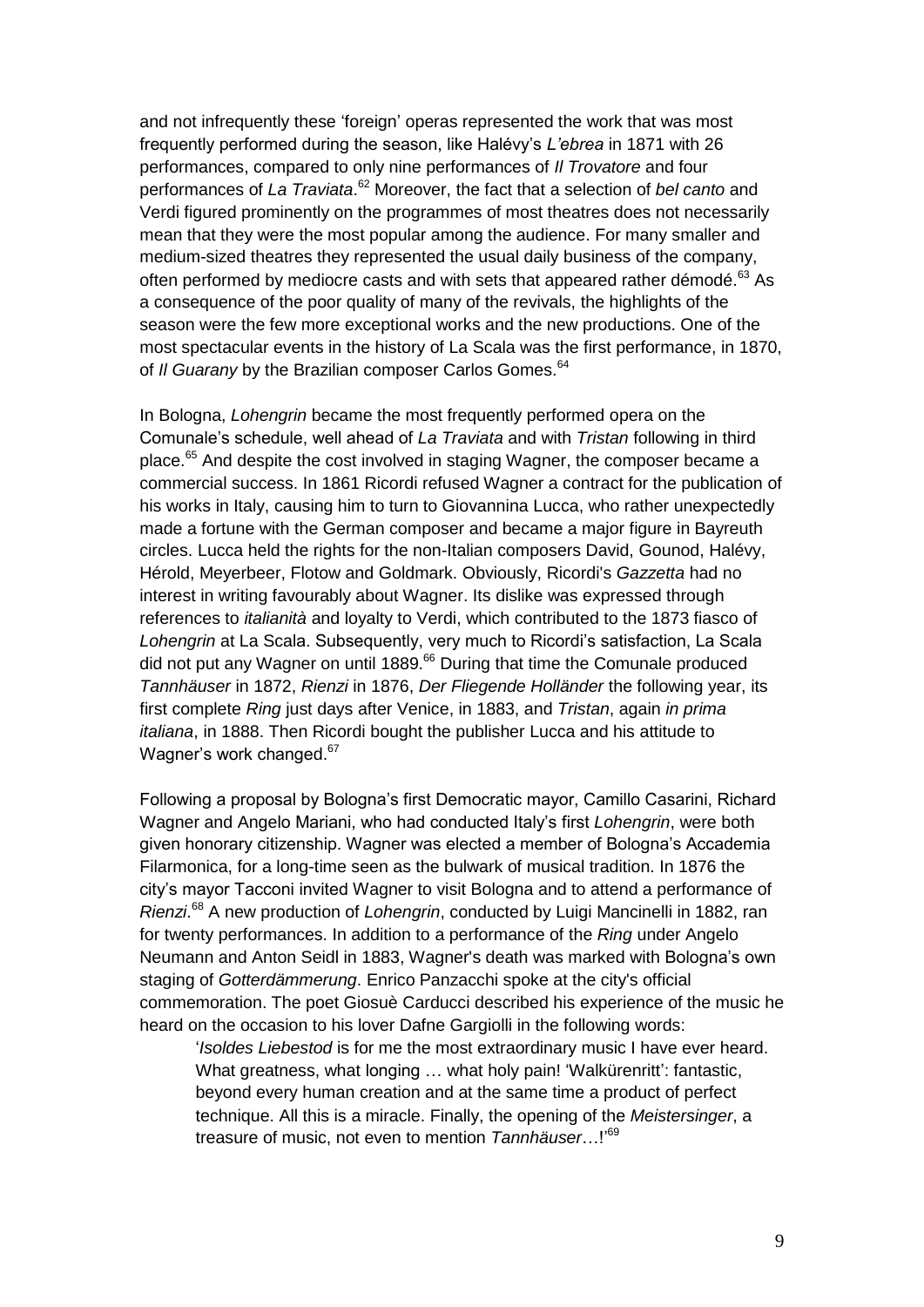Angelo Neumann described Bologna's performance of the *Ring* as a celebration for the *Meister* which went beyond anything he had ever seen in Germany.<sup>70</sup> Based on a project Wagner himself had initiated shortly before his death, the *Ring* in Venice and Bologna was followed by performances in Rome, Turin and Trieste. The King attended the Roman *Vorabend (Rheingold)*, Queen Margherita three of the four evenings. The Italian railway company supported the event with a 75% reduction on the transport cost for the entire cast.<sup>71</sup> Five years later Bologna celebrated its Great Exhibition of 1888 with the Italian premiere of *Tristan*, conducted by Giuseppe Martucci, in the presence of the composers Arrigo Boito, Alfredo Catalani, Alberto Marchetti, Franco Faccio, the young Arturo Toscanini, the poets Giosuè Carducci and Gabriele D'Annunzio, the local Wagnerians Enrico Panzacchi, Luigi Torchi and Corrado Ricci, as well as diplomats, political representatives from all over Italy and the crème of the nation's musical press.<sup>72</sup>

In contrast to our contemporary image of Wagner, in nineteenth-century Italy the composer was largely associated with the Dresden barricades of 1848, with the experience of political exile after the revolution, which he shared with so many Italian patriots of the Risorgimento, and with his Russian friend, the anarchist Mikhail Bakunin, who was deeply involved in the peninsula's revolutionary politics. Italy understood Wagner's theoretical texts on the 'music of the future' and the reform of the theatre as a response to and an application of Mazzini's *Filosofia della musica* of 1836; and until the 1890s it was mostly the Democratic and Republican Left which promoted Wagnerism in Italy.<sup>73</sup> However, beyond these political connotations, the Italian debate on the composer reflects the search for a response to the experience of modernity in aesthetic modernism, as illustrated by an article on *Lohengrin*, published in the *Gazzetta dell'Emilia* two days before the opera's Italian premiere in Bologna:

'It is beyond doubt that our epoch is characterised by the fermentation of ideas, of battles between the most disparate principles - an epoch of transition, what conducts us straight to the great question, which is if reaction will prevail or if progress reaches apotheosis.'<sup>74</sup>

According to the *Gazzetta* 'music of the future' stood for the opposite of everything the '*esclusivisti* of the music of the past' referred to.<sup>75</sup> Everywhere in Europe the followers of Wagner saw themselves as an avant-garde, as 'an intellectual cadre supporting works that it claimed were progressive and, by definition, controversial.'<sup>76</sup> Wagnerism was just as much celebrated in nineteenth-century Italy as it was in France, Belgium, England and Spain.<sup>77</sup> The debate which arose in Italy from the confrontation with Wagner was not necessarily one about the music of a particular country or a particular composer, but about the concept of aesthetic progress and about the question whether the idea of progress and future could be associated with music. Wagner stood for a modernist aesthetic response to the experience of modern time, which contrasted with Italy's lyric tradition and the habitual role of theatre in society. Modernity was perceived as a phenomenon which concerned Europe as a whole.

Traditionally, aesthetic debates in Italian music theory were primarily concerned with melody and rhythm, the horizontal dimension of music. By the same token,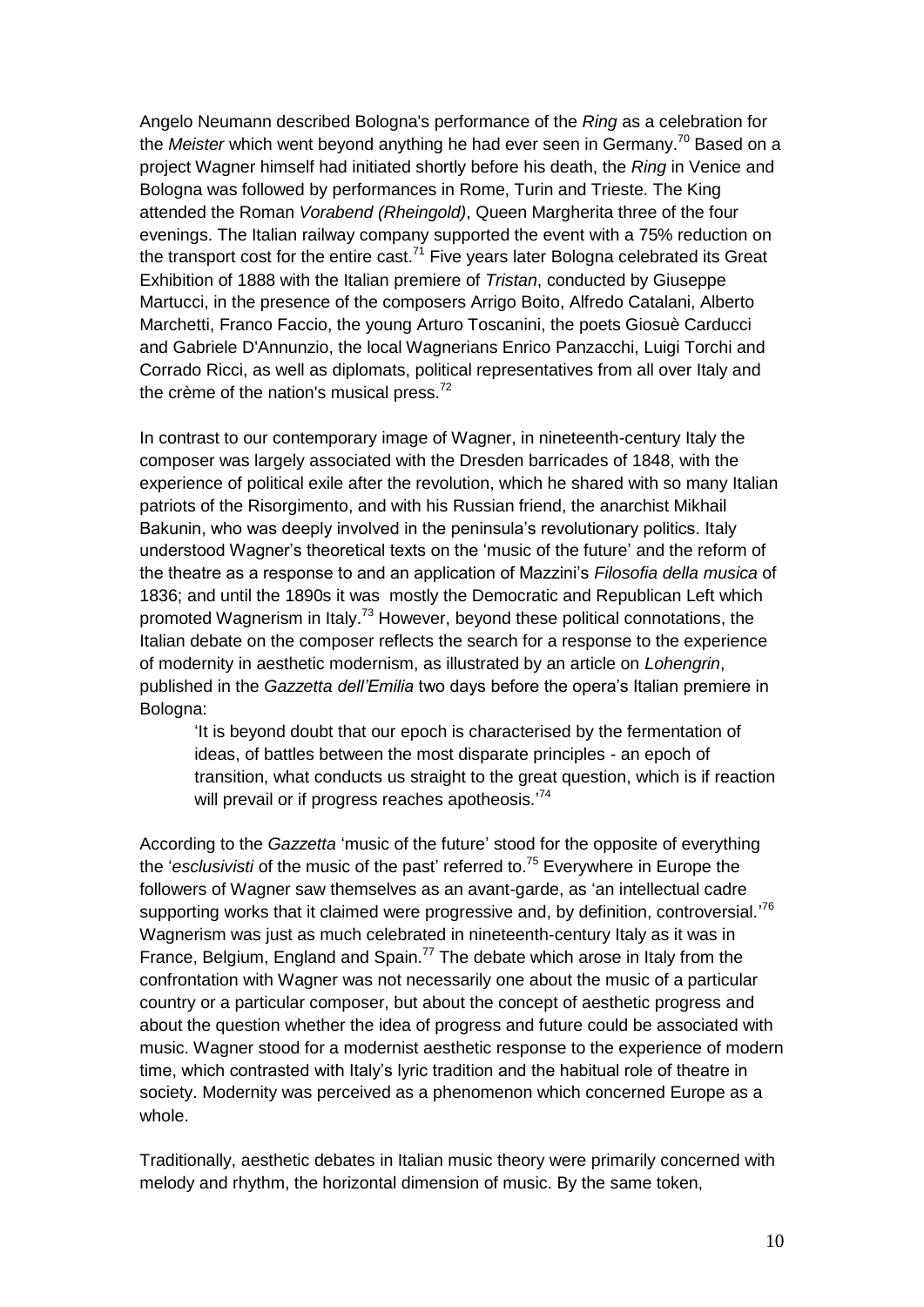participants in those debates often reacted with perplexity to the Germanic (and to some extent French) emphasis on developing music's vertical dimension through experimentation with the harmonic system and the symphonic structure of sound.<sup>78</sup> Owing to the changing social context of opera in nineteenth-century Italy, the aesthetic expectations associated with music-theatre changed after Unification. As the influential critic Filippo Filippi remarked with reference to Verdi's *Un ballo in maschera* of 1859, the great music of the first half of the century had been superseded by a new musical style which better fitted modern times, 'a brilliant reflex of the present civilisation, an eloquent and ideal commentary of our history'.<sup>79</sup> For certain parts of the audience, as well as for the politicians in charge of the municipal theatres, the works of Rossini, Bellini and Donizetti no longer corresponded to the experience of societal change; and before long even Verdi only partly lived up to their expectations. The appeal of Wagner's operas, as before those of Meyerbeer, lay in the fact that they did not correspond to any established genre of the Italian tradition. The *Rivista Bolognese di Scienze, Lettere, Arti e Scuole* claimed that the listener thirsts 'for new things, new combinations, wishing to hear strong and innovative counterpoints, to be moved by original and unexpected melodramatic moments', words that resemble the theoretical writings of Baudelaire, Nietzsche and Wagner on modern aesthetics.<sup>80</sup> Thus, new political and cultural actors, men like Bologna's Democratic mayor Camillo Casarini, the critic Enrico Panzacchi, the poet Gabriele D'Annunzio or the conductors Angelo Mariani and Giuseppe Martucci, were able to introduce Wagner as the composer of a new aesthetic, capable of generating meaning through new musical forms. *Musica del futuro* acquired a double meaning: on the one hand the term referred to a technically innovative apparatus; on the other, it stood for an aesthetic capable of making the contemporary experience of modernity meaningful. Modern time was marked by a sense that the past and the future no longer coincided. Through this new temporal dynamic the future was perceived as open and unpredictable. The music of the future had to be a music of infinity.<sup>81</sup> It is only by exploring the reactions to both of these aspects of *musica del futuro* that we can fully understand this form of modernism in relation to Italy's experience of changing times.

A year after the premiere of *Lohengrin* the Italian parliament discussed the state of the country's music schools, with certain deputies voicing their concern about the presumed dominance of German innovation over Italian tradition. During the debate Casarini denounced Italy's 'ecstatic state of contemplative isolationism' in everything regarding music. In his view Italy was out of step with the general progress of modern times. With reference to the '*italianissimi* Rossini and Verdi', he maintained that Italy's musical genius had always been inspired by contacts with ideas from abroad. Consequently, one could not deprive Italian students and audiences of Meyerbeer, Beethoven, Gounod or Mozart, and of Haydn's and Händel's oratorios.<sup>82</sup>

As a matter of fact, there was no reason to fear that Italians were deprived of foreign musical influences. In 1893 the *Cronaca Wagneriana* listed a total of 993 performances of Wagner in Italy, including 705 performances of *Lohengrin*. By 1900 the opera had been staged ninety-three times in Italy, and not only at La Scala (1873) or the San Carlo (1881), but also in smaller theatres like Treviso (1885), Piacenza (1889), Genoa (1890) or Cagliari (1899), and in cities not far from Bologna,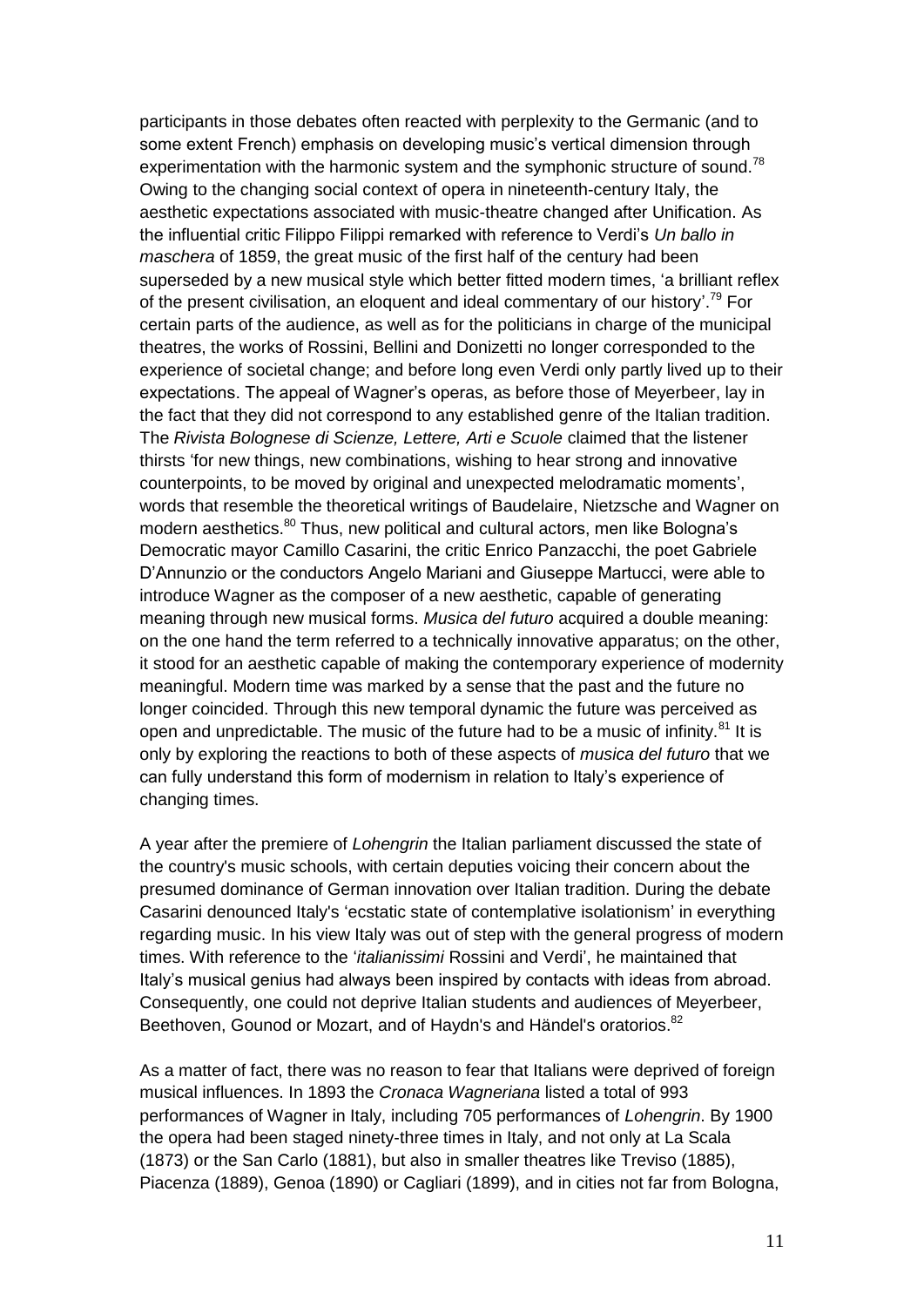like Ferrara (1889), Modena (1890) and Lugo (1900). The *Teatro Massimo* in Palermo presented its first *Lohengrin* within a year of its inauguration, in 1898.<sup>83</sup> Since 1871 Bologna had seen six stagings of Italy's most popular Wagner opera during this period, not only at the Comunale (repeated in 1882, 1887, 1889), but also at the Teatro Brunetti (1884, 1891).<sup>84</sup> Luigi Mancinelli included Viennese classic in his *concerti popolari*, as well as works by Schumann, Brahms, French composers and extracts from Wagner's operas. Giuseppe Martucci, as director of Bologna's Liceo Musicale, introduced French, German as well as English and Irish composers.<sup>85</sup> After the performance of Mendelssohn's *Elias* on the occasion of Bologna's Great Exhibition of 1888, the city witnessed in 1913 Bach's *St.Matthew-Passion*, performed by the Berlin Philharmonic and the Sing-Akademie.<sup>86</sup> Even an early exponent of Italy's Political Catholicism like the architect Alfonso Rubbiani remained 'profoundly touched' by this Protestant music: 'This is not *l'art pour l'art*, but art for religion', he wrote.<sup>87</sup>

Italy's rediscovery of historical music should not be misunderstood as aesthetic conservatism. The supporters of this trend were driven not only by an interest in the documentation of ancient music, but also in its aesthetics as an abstract means of expression which helped to formulate responses to the experience of modernity and aiming to establish a dialogic relation with Italy's own musical tradition. Italian modernism sought 'to mediate between the necessity of giving formal expression to the sense of alienation and futility of artistic practice', associated with the experience of modernity, 'and the desire to recuperate in a critical fashion the cultural tradition.'<sup>88</sup> The enthusiasts of ancient music were mostly those who at the same time introduced Italy to aesthetic modernism and the European avant-garde.

Italy's musical modernism clearly reached beyond Wagner. In 1905 Toscanini confronted Bologna with Humperdinck's *Hänsel und Gretel*, followed by stagings in Palermo and Genoa.<sup>89</sup> Turin, in 1906, saw the Italian premiere of Strauss' *Salome* based on Oscar Wilde's drama*,* conducted by the composer himself. In 1908 the Italian premiere of *Pelléas et Mélisande* left a major impression on the Milanese audience; a similar success was Strauss' *Rosenkavalier* in 1911.<sup>90</sup> Turin celebrated the 50<sup>th</sup> anniversary of Italy's Unification in 1911 with Claude Debussy. Bologna's autumn programme for the same year included Dukas' *Arianna e Barbablù,* on a libretto by Maeterlinck, and Mussorgsky's *Godunov*.<sup>91</sup> Between 1901 and 1913 twenty-one Italian operas at the Comunale competed with nineteen 'foreign' works. During the same period the theatre presented five times an opera by Verdi, with altogether 39 performances, while Wagner appeared eleven times on the programme, with a total of 122 performances. Remarkably, it gave an opera by Puccini only twice: *Tosca* in 1900 and *Madama Butterfly* in 1905.<sup>92</sup> During the Carnival 1894-95 La Scala presented six French operas: Reyer's *Sigurd*, Bizet's *Pescatori*, *Manon* and *Werther* by Massenet, *Sansone* by Saint-Saëns and Paladilhe's Patria.<sup>93</sup> Bologna followed Naples in its discovery of Bizet, a trend soon picked up by a number of smaller theatres.<sup>94</sup> In 1896 Milan premiered *Henry VIII* by Camille Saint-Saëns, followed by his *Hélène* in 1903. *Samson* reached Genoa in 1896, Bologna in 1899 and Palermo in 1907.<sup>95</sup> Also at La Scala foreign imports outnumbered native composers and Milan's major prose theatres preferred French to Italian works. Paris during the *fin-de siècle* is often considered a European and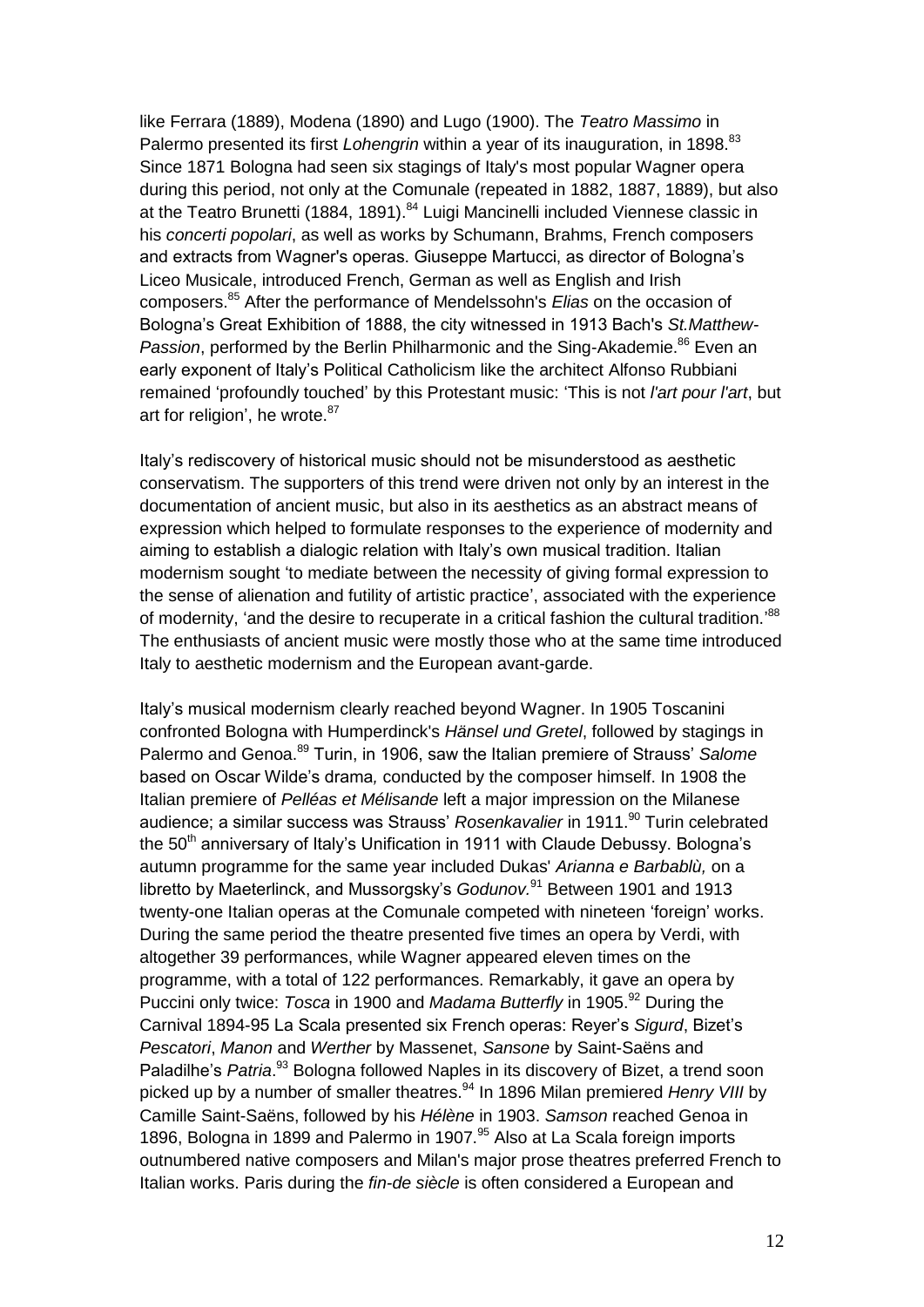cosmopolitan capital of culture. However, while Massenet was occasionally able to dominate the repertoire in France, Verdi never came close to a similar position in Italy. Italian culture during the decades around the turn of the century was profoundly cosmopolitan. Contrary to claims emphasising the role of opera in the nationalisation of European society, internationalisation was an important aspect of opera's aesthetic as well as its commercial success.<sup>96</sup>

Shortly before his death Wagner had determined that for thirty years his *Festspielhaus* should have the exclusive right to perform his last opera, *Parsifal*, a rule broken only by stagings in London (1884) and New York (1903 in German; 1904 in Yiddish). $97$  On the earliest permissible occasion, the 1st of January 1914, Bologna vied with Rome to present the first Italian *Parsifal*, a major event in the history of opera in Italy. Bologna got ahead only thanks to the decision to start the performance a few hours earlier, but it was beaten by Barcelona, which opened its *Parsifal,* fashioned as a Catalan national opera, at midnight on New Year's Eve.<sup>98</sup> Milan presented its *Parsifal* on the 9<sup>th</sup> of January. By this time the association of Wagner with the avant-garde had become less obvious, also in Italy. The Futurists rejected *Parsifal* for its historical theme as well as its aesthetic techniques. Admirers of Wagner in their early years, by the time of World War One Giovanni Papini and Filippo Tommaso Marinetti shouted 'down with Wagner; long live Stravinsky!'<sup>99</sup>

However, Bologna could still claim to be Italy's capital of musical modernism. Balilla Pratella introduced his own understanding of *futurismo* with his opera *La Sina*  d'Vargöun, premiered at the Comunale in 1909.<sup>100</sup> The following year Ottorino Respighi, a pupil of Martucci and Rimsky-Korsakov, presented his opera *Semirama* in Bologna. Rimsky-Korsakov's own opera *The Golden Cockerel* had been premiered at Turin's Teatro Regio. Shortly before its spectacular *Parsifal,* Bologna appointed Ferruccio Busoni as director of the Liceo Musicale. His appointment was perceived as a radical opening towards new aesthetic horizons, serving as another example for the international orientation of Italy's musical life during the period.<sup>101</sup> In 1907 Busoni had published the first edition of *Entwurf einer neuen Ästhetik der Tonkunst*, a manifesto for a musical avant-garde.<sup>102</sup> His opera *Die Brautwahl* had been presented in Hamburg, a city at the time widely associated with aesthetic modernism. At the Musikhochschule in Berlin he later prepared the ground for Arnold Schönberg's appointment. Not only was Italy's musical life open towards the wider world, Italy's musical avant-garde, before World War One, enjoyed wide recognition well beyond the peninsula. Gustav Mahler, during his last concert at Carnegie Hall in New York, shortly before his death, conducted the world premiere of Busoni's *Berceuse élégiaque,* Martucci's second piano concerto, Leone Sinigalia's Ouverture *Le barouffe Chiozzotte* and the *Intermezzi Goldoniani* by Marco Enrico Bossi.<sup>103</sup>

Italy's musical modernism was understood as Futurism long before an aesthetic movement using this term established itself in Italy. And before Futurism became linked with aggressive nationalism, Italian aesthetic concepts of the future were European and cosmopolitan. The aesthetic concepts of Ardengo Soffici, Papini and Prezzolini were rooted in their experience of intellectual and artistic life in fin-desiècle Paris. As late as 1910 anarchists and syndicalists, who were generally sympathetic towards the Futurists, interrupted a lecture by Filippo Tommaso Marinetti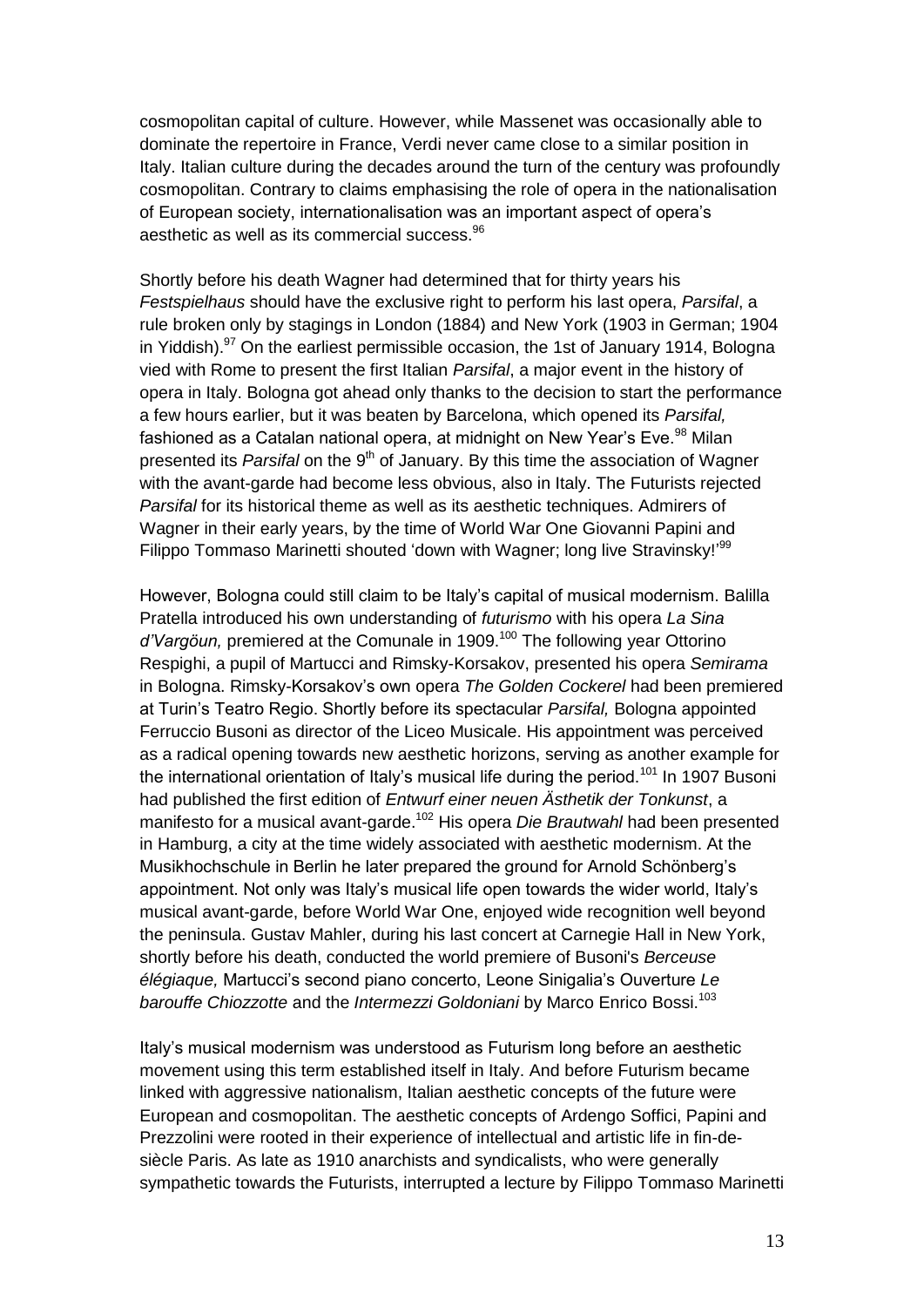in Milan with a chorus of *Evviva l'internazionalismo*. <sup>104</sup> Openly discussing moments of crisis at home, Italians fostered their new identity through the embrace of an artistic and intellectual culture which they perceived as modern, but no longer as 'foreign'. The Italian engagement with (and assimilation of) European modernism obviously provoked intellectual and political controversy. Since the turn of the century, in line with the nationalistic credo of the time, certain sections of the avant-garde continuously referred to concepts of Italian primacy. However, the image of *fine secolo* Italy as a nation enclosed in its own traditions, obsessed with Verdi and proud of a history which set them apart from the rest of Europe, is utterly misleading.

The European experience of modernity gave rise to a number of aesthetically different modernisms. The engagement with and assimilation of modernism in the arts implies that recipients undertake subjective appropriations of the modernisms circulating in Europe, depending upon the particular socio-political context in which modernity is experienced. Esra Akcan speaks in this context about *translation*, a conceptual framework pointing to 'interaction' as well as to 'mutual dependence' between different national contexts. The trans-nationality of both modernity and modernism continuously produces 'new hybrids and dialectical relations', with the result that 'the definition of the local is always in flux'.<sup>105</sup> Modernism was international and trans-national, but did not speak a single language, even when it was concerned with the same object of symbolic representation: the same modern opera or style could have different meanings depending upon the social context of its location. More specifically, in Bologna in 1871 the music of *Lohengrin* represented a stronger 'antithesis' of the past than was the case in Germany or France, where by that time the repertoire – including Wagner's own operas - had already evolved in a different direction. The perceived modernist content is always dependent on the specific context of reception. Ernst Bloch's concept of *Ungleichzeitigkeit* or non-synchronicity, as well as recent work on Metamorphoric Modernism (Russia), Provincial Modernities (Hamburg) or Multiple and / or Alternative Modernities (in the case of Fascist Italy or in Latin-America), presents similar phenomena.<sup>106</sup>

Within this perspective, the historiographical tradition of depicting Italian society as a deviation from general European developments, or as a people wholly absorbed in its own traditions, seems barely plausible. Italy's intellectual life at the turn of the century was at one with the wider European experience of modernity. When examining Italian identity, not only do we have to take account of regional diversity and strong municipal traditions, but also we should appreciate that Italian culture engaged closely with wider European experiences. Challenging the stereotypical idea of a nation obsessed with its own tradition and absorbed in its music, Italy's political, intellectual and cultural transformation during the nineteenth century was closely linked to the European experience of modernity, reflected in philosophical attempts at making modern change meaningful, in aesthetic debates and in particular in Italy's cosmopolitan approach to music and opera, an art-form which since the eighteenth century had occupied a central position in Italians' cultural self-representation.

1

<sup>×</sup> This article is the extended version of a paper presented at the 2008 Anglo-American Conference of the Institute of Historical Research, London. It develops out of research for a chapter of my book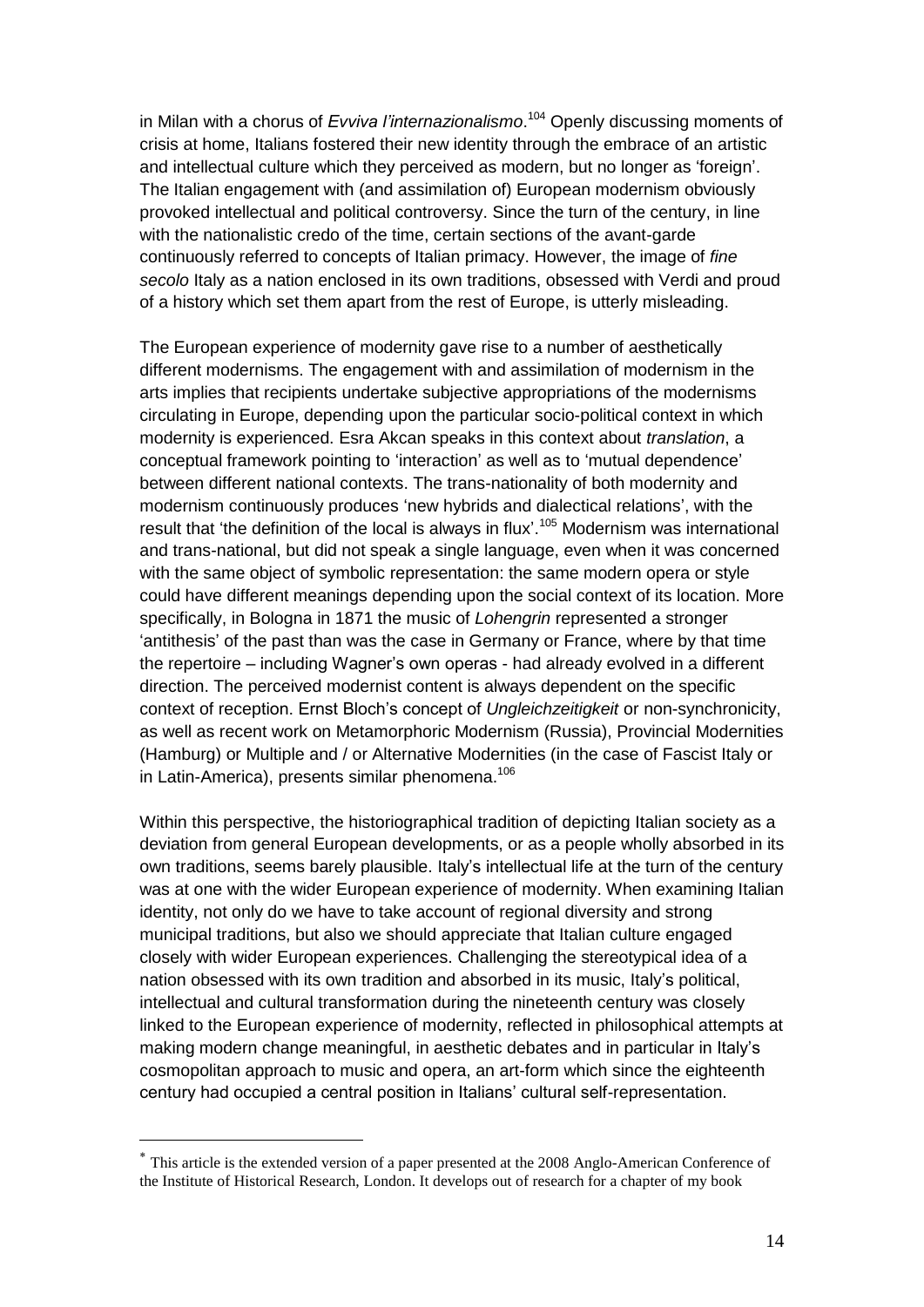*Politics of Culture in Liberal Italy. From Unification to Fascism* (New York and London 2009). While the book's main focus is Bologna and the former Papal States, this article widens the perspective through research on theatres from different parts of the Italian peninsula (Milan, Turin, Naples as well as a number of smaller cities). For suggestions and for comments on earlier versions of this paper I am grateful to Patrick Chorley, John Davis, Maurizio Isabella, Nicola Miller, Roger Parker, Lucy Riall and Daniele Serafini, to two anonymous readers for *EHQ*, and to the Institute of Advanced Study in Princeton for offering me the opportunity to extend my research.

<sup>1</sup> Quoted in: Franco Ruggieri, *Storia del Teatro Civico di Cagliari* (Cagliari 1993), 139.

2 For Naples: Julian Budden, *The Operas of Verdi.* Vol. 2. (Oxford 1992), 12. See also Carlotta Sorba, 'To Please the Public: Composers and Audiences in Nineteenth-Century Italy', *Journal of* 

*Interdisciplinary History*, Vol. 36/4 (2006), 595-614, 601. For Milan: Frank Walker, *The Man Verdi*. (London 1962), 128. Since the premiere of *Giovanna d'Arco* Verdi had been so 'thoroughly disgusted with the way Merelli was producing his works there' that he refused any collaboration with the theatre. The only exceptions were the premieres of the Milan premieres of the revised versions of *La forza del destino* (1869), *Simon Boccanegra* (1881) and *Don Carlos* (1884).

3 John Rosselli, *The Opera Industry in Italy from Cimarosa to Verdi. The role of the Impresario*, (Cambridge 1987), 78. Marco Santoro, 'Imprenditoria culturale nella Milano di Fine Ottocento', in Carlotta Sorba (ed.), *Scene di fine Ottocento. L'Italia fin de siècle a teatro* (Rome 2004), 101-46, 115 f. Lorenzo Bianconi and Giorgio Pestelli, *Storia dell'opera italiana.* Vol.4 (Turin 1987), 180. Also Körner, *Politics of Culture,* op.cit, chpt.3.

4 *Les Vêpres Siciliennes* (1855) was a French opera written for Paris. *Simon Boccanegra* was first performed in Venice (1857), but had to wait until 1881 to appear in revised version at La Scala. *Aroldo* (1857), based on his earlier *Stiffelio*, was written for Rimini.

<sup>5</sup> Giuseppina Verdi, 15 October 1859, quoted in Alessandro Luzio (ed.), *Carteggio Verdiani* (Rome 1935), 64-6, 66.

<sup>6</sup> Budden, op.cit., Vol.3, 163 f. Also Paul Robinson, 'Is Aida an orientalist Opera?', *Cambridge Opera Journal*, Vol. 5/2 (1993), 133-40, 134.

7 Fabrizio Della Seta Della Seta, *Italia e Francia nell'Ottocento* (Turin 1993), 178. Alexandra Wilson, *The Puccini Problem. Opera, Nationalism and Modernity* (Cambridge 2007). Elisabeth Galvan,

`Thomas Mann in Italia. Thomas Mann, Gabriele D'Annunzio e Giuseppe Verdi', in Arnaldo Benini and Arno Schneider (eds), *Thomas Mann nella storia del suo tempo*. Firenze: Passigli Editori, 2004, 151-171, 163 f, 166.

<sup>8</sup> For the distinction between 'opera in Italy' and 'Italian opera in the world' see John Rosselli's review of David Kimbell, *Italian Opera* (Cambridge 1991) in *Cambridge Opera Journal*, 4/1, (1992), 87-90.

<sup>9</sup> Heinz Gärtner, *John Christian Bach, Mozart's Friend and Mentor* (Portland, Oregon 1994), 109 sq. Mark Everist, *Giacomo Meyerbeer and Music Drama in Nineteenth-Century Paris*. (Aldershot 2005), 87 f. On Donizetti's German influences see Carlo Gatti, *Il Teatro alla Scala nella storia e nell'arte (1778-1963)* (Milan 1964), 70 f.

<sup>10</sup> Gatti, op.cit., 61-112. John Rosselli, *Music and musicians in 19th Century Italy* (London 1991), 52. <sup>11</sup> Enrico Panzacchi, 'Gioacchino Rossini. Discorso detto a Pesaro nell'aula grande dell'Istituto Rossini,

per il centenario rossiniano', in: idem, *Nel Mondo della musica* (Florence 1895), 116 f.

<sup>12</sup> For an overview of Nicolai's performances in Italy see Thomas G. Kaufman, *Verdi and his major contemporaries. A selected chronology of performances and casts* (New York 1990), 111-14.

<sup>13</sup> Dennis Mack Smith, *Mazzini* (New Haven 1994), 26.

 $14$  Gatti, op.cit., 94 f.

<u>.</u>

<sup>15</sup> On the complex relationship between Stolz, Verdi and Mariani see John Rosselli, *The Life of Verdi* (New York 2000), 135-41; Walker, op.cit., 283 sq; Hans Busch (ed.), *Verdi's Aida. The History of an Opera in letters and documents* (Minneapolis 1978), 211 ff, 220. Francesco d'Arcais, 'Rassegna Musicale', *Nuova Antologia*, sec. ser. Vol.XXV (1881), 707-18, 710.

<sup>16</sup> *L'Universo Illustrato. Giornale per tutti*, 1/36 (1867), 577.

<sup>17</sup> Mary Jane Phillips-Matz, *Verdi. A Biography* (Oxford 1993), 94, 109. Budden, op.cit., Vol. 1, 50. <sup>18</sup> The most detailed account of the opera's historical context is Roger Parker's introduction to the new edition of Verdi's works: *The Works of Giuseppe Verdi*. Series I. Operas. v.3 Giuseppe Verdi, (*Nabucodonosor: dramma lirico in four parts*), ed. by Roger Parker. Chicago / Milan: The University of Chicago Press / G. Ricordi & C., 1987, XI-XXVI. On the success of the Milanese premiere Phillips-Matz, op.cit.*,* 116 f, 136-9. G. B. Valebona, *Il Teatro Carlo Felice. Cronistoria di un secolo, 1828- 1928* (Genova 1928), 144, 170. The result in 1870-71 was not much better, with seven evenings only. <sup>19</sup> Alberto M. Banti, *La nazione del Risorgimento. Parentela, santità e onore alle origini dell'Italia* 

*unita* (Turin 2000), 45. More recently Carlotta Sorba, 'Il Risorgimento in musica: l'opera lirica nei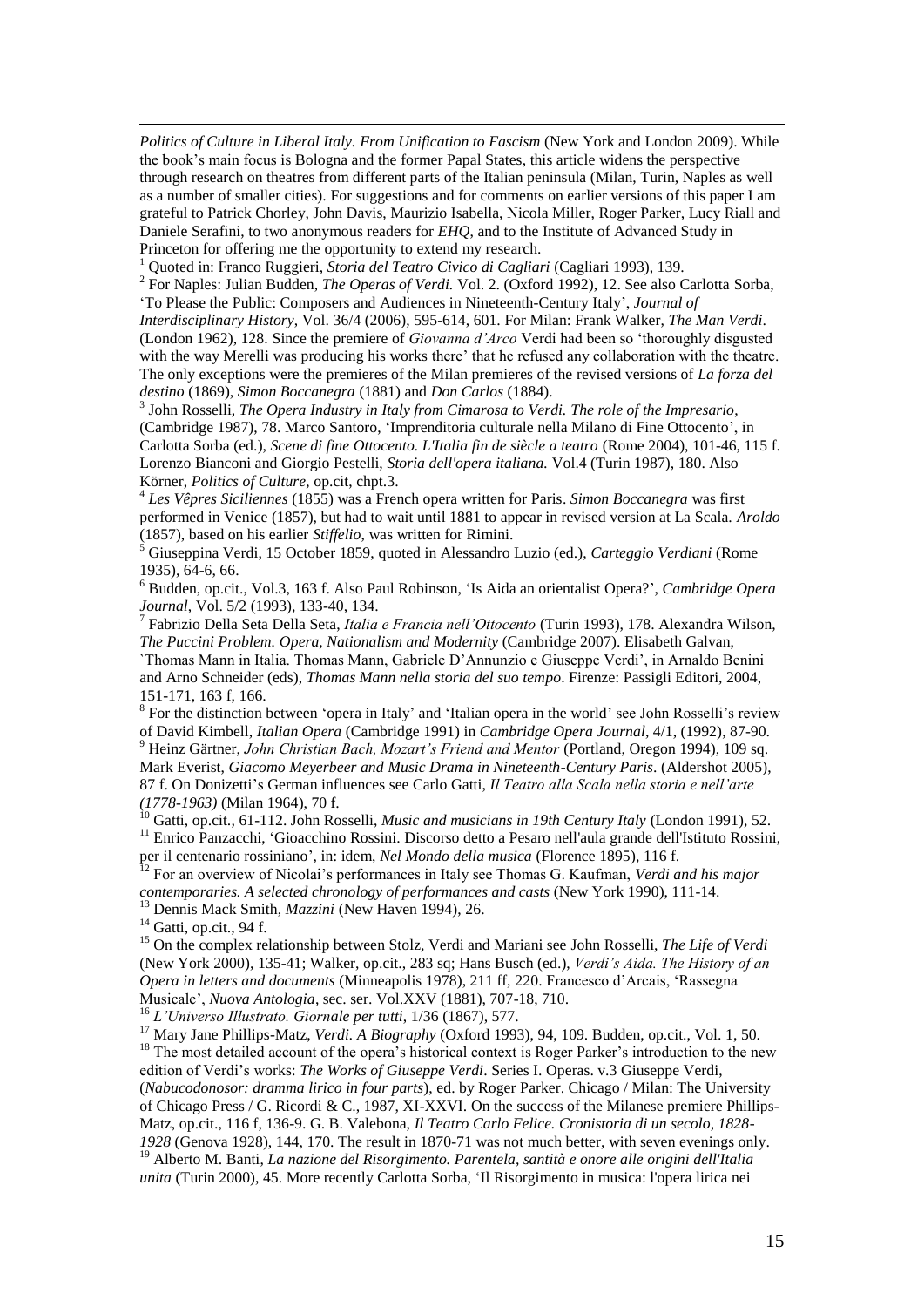teatri del 1848', in: Alberto M. Banti and Roberto Bizzocchi (eds), *Immagini della nazione nell'Italia del Risorgimento* (Rome 2002), 133-156. For a critique of Banti's operatic canon see Axel Körner, 'The Risorgimento's literary canon and the aesthetics of reception: some methodological considerations', *Nations and Nationalism*, 15/3 (2009), 410-18.

<sup>20</sup> Giuseppe Mazzini, *Filosofia della musica*. Marcello De Angelis, ed. (Rimini 1977). Franco Sciannameo (ed.), *Giuseppe Mazzini's Philosophy of Music* (Lewitson 2004).

<sup>21</sup> For a critique of a patriotic reading of Verdi see Roger Parker, *'Arpa d'or dei fatidici vati'. The Verdian patriotic chorus in the 1840s* (Parma 1997). Idem, *Leonora's Last Act. Essays in Verdian Discourse*. (Princeton 1997). Mary Ann Smart, 'Liberty On (and Off) the Barricades: Verdi's Risorgimento Fantasies', in: Albert Russell Ascoli and Krystyna von Henneberg (eds), *Making and Remaking Italy. The Cultivation of National Identity around the Risorgimento.* (Oxford 2001), 103-18. Also William Ashbrook, 'The Nineteenth Century: Italy', in: Roger Parker (ed.), *The Oxford History of Opera* (Oxford 1996), 114-37, 128. John A. Davis, 'Opera and Absolutism in Restoration Italy, 1815- 1860', *Journal of Interdisciplinary History*, Vol.36/4 (2006), 569-94, 570 ff, 577; Stefano Castelvecchi, 'Was Verdi a *Revolutionary*?', ibid., 615-20, 619. For the traditional view of Verdi as the bard of the Risorgimento: George Martin, 'Verdi and the Risorgimento', in: William Weaver and Martin Chusid (eds), *The Verdi Companion* (New York 1979), 13-41. Gatti, op.cit., 96-112, 116 ff.  $22$  Phillips-Matz, op.cit., 237 f.

<sup>23</sup> Mary Ann Smart, "Verdi, Italian Romanticism and the Risorgimento", in: Scott L. Balthazar, ed., *The Cambridge Companion to Verdi*. Cambridge: Cambridge University Press, 29-45, 31, 39. For the Bologna performance see *Monitore di Bologna*, 28 December 1860.

<sup>24</sup> Fabrizio della Seta, "New currents in the libretto", in: Scott L. Balthazar, ed., *The Cambridge Companion to Verdi*. Cambridge: Cambridge University Press, 2004, 69-87, 74.

 $^{25}$  Phillips-Matz, op.cit., 143, 145.

<u>.</u>

<sup>26</sup> Fabrizio della Seta, *Italia e Francia nell'ottocento. Storia della musica, 9*. Torino: EDT, 1993, 226. Alessandro Roccatagliati, "The Italian theatre of Verdi's day", in: Scott L. Balthazar, ed., *The Cambridge Companion to Verdi*. Cambridge: Cambridge University Press, 2004, 15-28, 21. <sup>27</sup> Andreas Giger, 'Social control and the censorship of Giuseppe Verdi's operas in Rome (1844-1859)', *Cambridge Opera Journal*, Vol.11/3 (1999), 233-66, 233.

<sup>28</sup> See for instance *La Farfalla* and *Teatri Arti e Letteratura*, quoted in Verdi (ed.), op.cit.*,* 3 f; *Mondo Illustrato*, quoted in Rubens Tedeschi, 'L'Opera italiana', in *Storia d'Italia* (Turin 1973-1976), Vol.5/2, 1141-80, 1171.

<sup>29</sup> Phillips-Matz, op.cit., 158 f, 179. Gatti, op.cit., 101. Budden, op.cit., Vol. 2, 339. *Alzira* and *Il Corsaro* were among the few works for which the publisher Lucca held the rights, but they caused the firm a major financial loss. Walker, op.cit., 123.

<sup>30</sup> Between 1860 and 1870 Verdi was seventeen times on the programme of the Comunale (including revivals), but already during the second half of the 1860s the interest in Verdi declined. At the time Donizetti was the second most popular composer, followed by Meyerbeer. Rossini (as well as Bellini) appeared only three times on the programme. The main sources for the repertoire of Bologna's Teatro Comunale are Lamberto Trezzini (ed.), *Due secoli di vita musicale. Storia del Teatro Comunale di Bologna* (Bologna 1987). Luigi Bignami, *Cronologia di tutti spettacoli rappresentati nel gran Teatro Comunale di Bologna dalla solenne sua apertura 14 maggio 1763 a tutto l'Autunno del 1880* (Bologna 1880). See also Marina Calore, *Bologna a Teatro: l'Ottocento* (Bologna 1982). Mirtide Gavelli and Fiorenza Tarozzi (eds), *Risorgimento e Teatro a Bologna, 1800-1849* (Bologna 1998). <sup>31</sup> *Monitore di Bologna*, 5 October 1860.

<sup>32</sup> Enrico Bottrigari, *Cronaca di Bologna 1845-1871*. Aldo Berselli, ed. (Bologna 1960-1963), Vol.3, 115. Verdi's own comment on *I due Foscari* to his Milanese friend Toccagni is quoted in Walker, op.cit., 124. On Bologna's response to Verdi see also Panzacchi, in: *Il Monitore di Bologna*, 12 October 1875. Also Enrico Panzacchi, *A Proposito del Tannhaeuser rappresentato a Bologna nell'autunno 1872* (Bologna 1872), 25.

<sup>33</sup> Bottrigari, op.cit., Vol.3, 219, 494; Vol.4, 79. *Monitore di Bologna*, 7 October 1861. Archivio Storico Comunale di Bologna (ASCB), Carteggio Amministrativo (CA), 1861, Deputazione dei pubblici spettacoli, Miscellanea, Ufficiali del Battaglione di Bologna al Cav. Delegato per i pubblici spettacoli, 8 November 1861. Verdi (ed.), op.cit., 178, 181, 188 f. *Monitore di Bologna*, 28 October 1867. See also Lionello Levi, 'Due secoli di vita musicale', in: Trezzini (ed.), op.cit., Vol. 1, 1-44, 15. Cormac Newark, '*In Italy we don't have the means for illusion*: Grand opéra in nineteenth-century Bologna', *[Cambridge Opera Journal](displayJournal%3fjid=OPR)* , Vol.19/3 (2007), 199-222.

<sup>34</sup> E.T. [Emilio Treves] in: *L'Universo Illustrato*, Vol.2/26 (1868), 426, 432 f.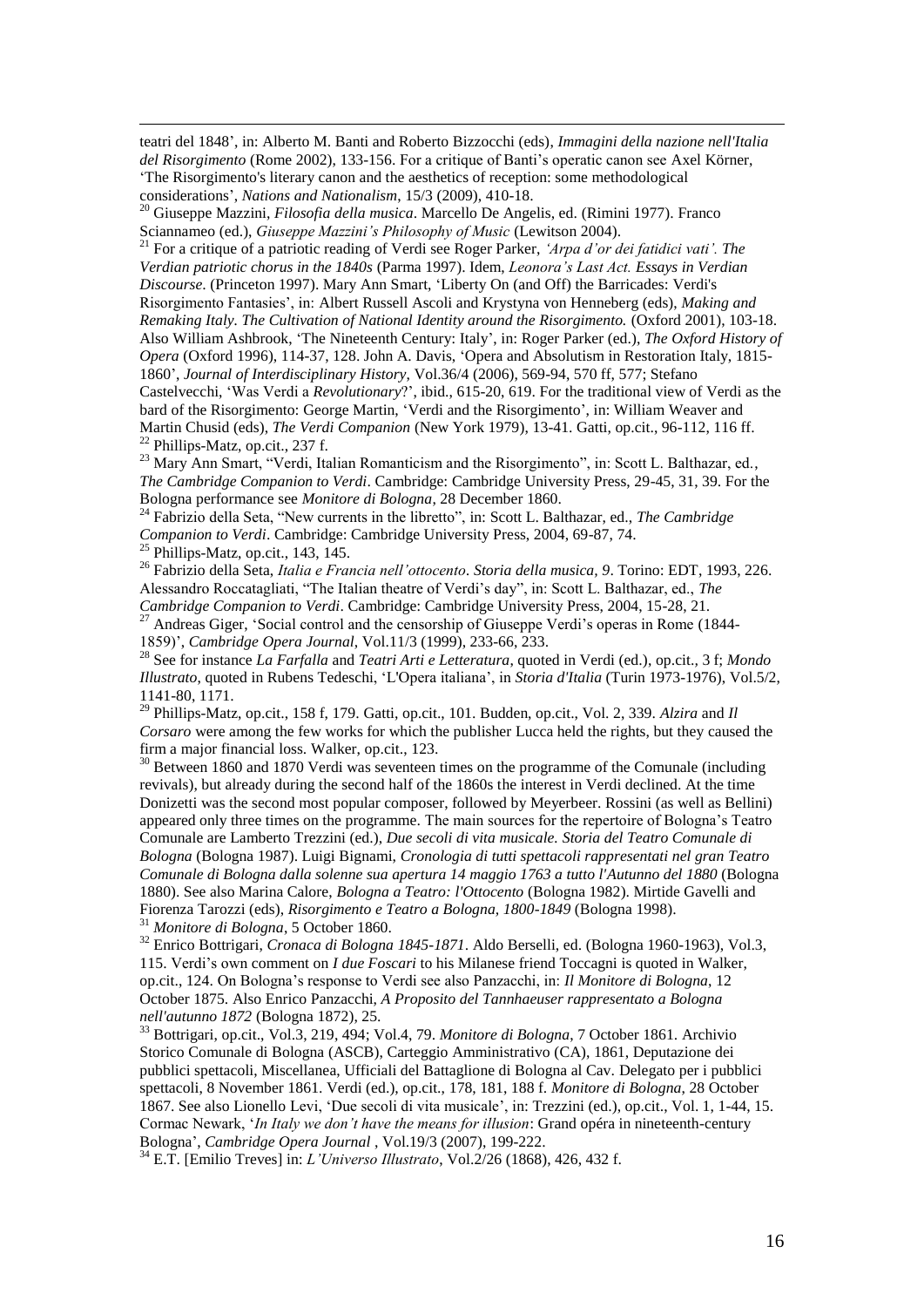<sup>35</sup> Quoted in: Renato di Benedetto, 'L'Ultimo trentennio dell'ottocento', in: Raffaele Ajello et al. (eds), *Il Teatro di San Carlo* (Naples 1988), Vol.1, 205-36, 223. Ruggieri, op.cit., 153.

<u>.</u>

<sup>38</sup> Corrado Ricci, *Riccordi Bolognesi* (Bologna 1924), 31-5. On Lambertini see also Francesco Vatielli, *Cinquanta anni di vita musicale a Bologna (1850-1900)* (Bologna 1921), 32.

<sup>39</sup> Verdi (ed.), op.cit., VIII ff. For an early historical reflection on Bologna's Verdism see Felice Romani, 'Alcuni cenni storici sull'arte musicale e della danza', in: Bignami, op.cit., 5-12, 9. <sup>40</sup> Renato di Benedetto, 'L'Ultimo trentennio dell'ottocento', in: Ajello et al. (eds), op.cit., Vol.1, 205- 36, 212 f.

<sup>41</sup> Roger Parker, *The New Grove Guide to Verdi and his Operas* (Oxford 2007), VII.

<sup>42</sup> See for instance Benedetto Croce, *Storia d'Italia* (Rome and Bari 1928), 133.

<sup>43</sup> Quoted in: Renato di Benedetto, 'L'Ultimo trentennio dell'ottocento', in: Ajello et al. (eds), op.cit., Vol.1, 205-36, 207.

 $^{44}$  Quoted in: di Benedetto, op.cit., 209 ff.

<sup>45</sup> The Società del Quartetto in Turin, established in 1854, followed the example of similar associations in Vienna, Leipzig and Berlin, organising popular symphonic concerts, for which the cheapest ticket was only about half the cost of the cheapest ticket for the opera. The Società del Quartetto in Florence dated back to 1861 and from the very beginning it appealed to a wider audience, organising concerts in the afternoon and in public theatres. Bologna's Società del Quartetto*,* founded in 1877, organized concerts in the palace of Count Camillo Pizzardi. Alberto Basso, *Storia del Teatro Regio di Torino*. (Turin 1976), Vol.2, 343. Rosselli, *Music and musicians,* op.cit.*,* 124 ff. Francesco Flora, 'Il risorgimento e l'età Carducciana', in: *Bologna e la cultura dopo l'Unità d'Italia* (Bologna 1960), 41- 123, 121. Bottrigari, op.cit.*,* Vol.3, 132.

<sup>46</sup> Francesco d'Arcais, 'Rassegna Musicale', *Nuova Antologia*, sec. ser., Vol.25/4 (1881), 707-718, 716. In Rome symphonic music was performed mostly through Ettore Pinelli's Società Orchestrale: Francesco d'Arcais, 'Rassegna Musicale', *Nuova Antologia*, sec. ser., Vol.27/12 (1881), 695-706, 700.

 $^{47}$  By 1827, the year of Beethoven's death, 75% of the repertoire in Vienna was written by composers who were no longer alive. By 1850 the Leipzig Gewandhaus repertoire reached a percentage of over 60% and the orchestra of the Paris Conservatoire of 90%. From the 1870s 80% of the London Philharmonic Society's repertoire was by composers who were no longer alive. See William Weber, 'Wagner, Wagnerism, and Musical Idealism', in: David C. Large and William Weber (eds), *Wagnerism in European Culture and Politics* (Ithaca and London 1984), 28-71, 38, 49. William Weber, *Music and the Middle Class. The Social Structure of Concert Life in London, Paris and Vienna* (New York 1975).

Idem, 'Mass culture and the reshaping of European musical taste, 1770-1870', *International Review of the Aesthetics and Sociology of Music*, Vol.3/1 (1977), 5-22, 6.

<sup>48</sup> Francesco d'Arcais, 'Rassegna Musicale', *Nuova Antologia*, Vol.4/2 (1869), 402-7, 402. Crucial in discussing the municipal focus of Italy's musical life is Sorba, *Teatri* op.cit.

<sup>49</sup> On the concept of avant-garde see Reinhard Kannonier, Gesellschaftliche Moderne und künstlerische Avantgarde', *Sociologia Internationalis.* Beiheft 1: *Gesellschaft und Musik. Wege zur Musiksoziologie* (1992), 115-30, 118 sq. Not unproblematic: Matei Calinescu, *Five Faces of Modernity* (Durham 1987), 95 sq. For a critique of the concept in Italy see Luca Somigli and Mario Moroni (eds), *Italian Modernism. Italian Culture between Decadentism and Avant-Garde* (Toronto and London 2004)*,* 9; and more generally Carl Dahlhaus, *Schönberg und andere. Gesammelte Aufsätze zur Neuen Musik* (Mainz 1978), 40 f.

<sup>50</sup> Folco Perrino, *Giuseppe Martucci* (Novara 1992-1996), Vol. 2, 131.

<sup>51</sup> Marcello De Angelis, *Le carte dell'impresario: melodrama e costume teatrale nell'ottocento*. (Florence 1982), 21, 81.

<sup>52</sup> Mack Smith, op.cit.*,* 26. On Meyerbeer's role in Italian theatre see also Everist, op.cit.*,* 177. Heinz and Gudrun Becker, *Giacomo Meyerbeer. A Life in Letters* (London 1989), 12 ff. Alessandro Roccatagliati, 'Opera, Opera-Ballo e *Grand Opéra*: Commistioni stilistiche e recezione critica nell'Italia Teatrale di Secondo Ottocento (1860-1870)', *Studi di Musica Veneta. Opera & Libretto*, Vol.2 (1993), 283-349, 300. Michael Wittmann, 'Meyerbeer and Mercadante? The reception of Meyerbeer in Italy', *Cambridge Opera Journal*, Vol.5/2 (1993), 115-132, 117. *Monitore di Bologna*, 23 November 1861, 4 August 1864.

<sup>53</sup> di Benedetto, op.cit., 214.

<sup>54</sup> Ruggieri, op.cit., 137-68.

<sup>55</sup> Gatti, op.cit., 134. Michele Rossi, *Cento Anni di Storia del Teatro di Lugo. – La Patria di Rossini*. (Lugo 1916), 53.

<sup>36</sup> *Gazzetta dell'Emilia*, 23 September 1881.

<sup>37</sup> Verdi (ed.), op.cit.*,* 201-31, for the quote see 210.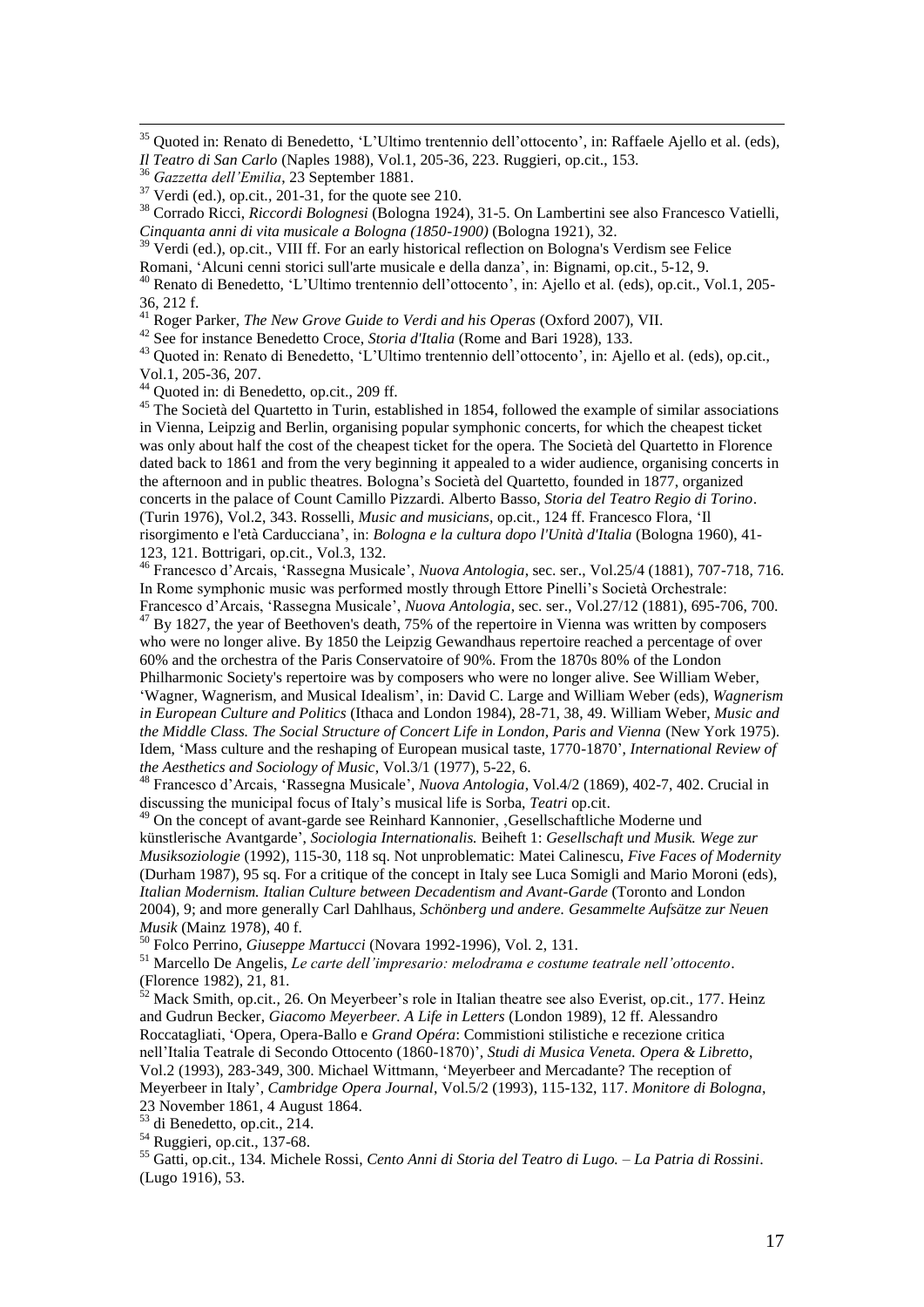<sup>56</sup> *Monitore di Bologna*, 11 June 1869. This is despite the fact that later prejudice against Mendelssohn frequently referred to the supposedly superficial character of his music: Andreas Eichhorn, *Felix Mendelssohn Bartholdy* (Munich 2008), 100 sq.

<sup>57</sup> *Teatri, Arte e Letteratura*, quoted in: Vatielli, op.cit.*,* 14 f. See also *Monitore di Bologna*, 24 March and 10 November 1869. Similar debates go back to the 1850s: Roccatagliati, op.cit., 293 ff.

<sup>58</sup> Balilla Pratella, *Musica Italiana. Per una cultura della sensibilità musicale italiana* (Bologna 1915). For the Italian debate on Wagner see Körner, *Politics of Culture*, op.cit., chpt.9.

<sup>59</sup> The Scala staged Wagner twenty-four times before the war, but the total number of performances was much higher than in Bologna. Giogio Manera and Giuseppe Pugliese (eds), *Wagner in Italia* (Venice 1982). Mario Baccaro, 'L'Opera di Wagner a Napoli', in: Felice de Filippis (ed.), *Cento Anni di Vita del Teatro di San Carlo, 1848-1948*. (Naples 1948), 89-92, 89.

 $60$  Gatti, op.cit., 143 f.

<u>.</u>

<sup>61</sup> Bellini and Donizetti appeared four times each, Rossini twice.

<sup>62</sup> Carlo Marinelli Roscioni (ed.), *Il Teatro di San Carlo. La cronologia 1737-1987* (Naples 1987), 382. <sup>63</sup> Verdi's friend Emanuele Muzio described the maestro's anger when *I Lombardi* returned for the first time to La Scala - he 'shouts as if in desperation; he stamps his feet so much that he seems to be playing an organ with pedals; he sweats so much that drops fall on the score.' Quoted in Walker, op.cit., 127.

 $<sup>64</sup>$  Gatti, op.cit., 142.</sup>

<sup>65</sup> This last figure regards the period 1882-1950, covering the modern history of the theatre from the year in which the exact number of performances per season is known. *Lohengrin* was played on 76 evenings, *La Traviata* on 57 and *Tristan* 54 evenings.

<sup>66</sup> Marion S. Miller, 'Wagnerism, Wagnerians and Italian Identity', in: Large and Weber (eds), op.cit.*,* 167-97, 174, 180 f. Gatti, op.cit., 141. Irene Piazzoni, 'Il governo e la politica per il teatro: tra promozione e censura (1882-1900)'', in: Sorba (ed.), op.cit., 61-100, 69 f. Although Verdi pronounced himself occasionally against 'the invasion of foreign art', on other occasions he also showed an interest and admitted being impressed by Wagner's work.

 $67$  Matteo Mainardi, 'Il Catalogo Generale delle edizioni G.Ricordi & C. Una prima analisi del gusto musicale di fine Ottocento', in: Sorba (ed.), op.cit.*,* 221-42, 223. Franco Schnitzler, *Mondo teatrale dell'ottocento. Episodi, testimonianze, musiche e lettere inedite* (Naples 1954), 210. On Lucca's relationship with Verdi and Ricordi see Walker, op.cit., 122 f.

<sup>68</sup> Atti del Consiglio Comunale di Bologna (ACC), 29 March 1872; 31 May 1872 and 16 July 1873. ASCB, CA, 1876, X, 3, 4, 7408, letter of the mayor to Wagner (22 September 1876), and 11028, Report of the Deputazione to the mayor on the past autumn season, count Salina, 20 December 1876. <sup>69</sup> Quoted in: Flora, op.cit, 121.

<sup>70</sup> Angelo Neumann, *Erinnerungen an Richard Wagner* (Leipzig 1907), 304.

<sup>71</sup> Ute Jung, *Die Rezeption der Kunst Richard Wagners in Italien* (Regensburg 1974), 171 sq. John Deathridge and Carl Dahlhaus, *The New Grove Wagner* (London and Basingstoke 1984), 65. Neumann's Ring cycle started with a performance in Berlin in 1881. Neumann, op.cit., 298 f.  $72$  Levi, op.cit., 26.

<sup>73</sup> See for instance *Monitore di Bologna*, 4 October 1871; on Wagner and the Left also 28 August 1869. Bologna's Wagner Society was largely made up from the Democratic middle class: of the 135 members only 21 belonged to the nobility, seven of which were female. *Cronaca Wagneriana*, <sup>1</sup>/4 (1893), 33. In the 1890s the *Cronaca Wagneriana* remembered Wagner as 'conspirator of 1848' and friend of Bakunin, who had lived the straitened existence of a political refugee in Switzerland. Comparing Wagner to an icon of the 'artiste engagé' like Emile Zola, the *Cronaca Wagneriana* reported the Frenchman's conviction that no composer could ever write greater music than Wagner. See 1/2 (1893), 9 f; and 2/6 (1894), 43; 1/4 (1893), 27 f. Arturo Frizzi's popular 'Galleria di famiglia socialista' presents Wagner along with portraits of Hugo, De Amicis and Zola, as well as Marx, Lenin, Bissolati, Turati, Trotzky and Jaurès. See Mario Isnenghi, *L'Italia in piazza. I luoghi della vita pubblica dal 1848 ai giorni nostri* (Bologna 2004), 169 f. Almost half a century after Bologna's *Lohengrin* of 1871, the first Russian staging of Wagner after the October Revolution in 1918 was a 'futurist' production of *Lohengrin* by Fyodor Komissarzhevsky at the *Theatre of the Workers Soviet*, in which the director rejected the historicizing naturalism of conventional opera productions, proposing instead an abstract and timeless interpretation of the work: Rosamund Bartlett, *Wagner and Russia* (Cambridge 1995), 224. On the Italian reception of Wagner see in particular Miller, op.cit.; Jung, op.cit.; Adriana Guarnieri Corazzol, *Tristano, mio Tristano: gli scrittori e il caso Wagner* (Bologna 1988). Also Dietrich Mack and Martin Gregor-Dellin in Cosima Wagner, *Die Tagebücher* (Munich 1976), 12. Nunzio Pernicone, *Italian anarchism, 1864-1892* (Princeton 1993), 88. See also Gramsci's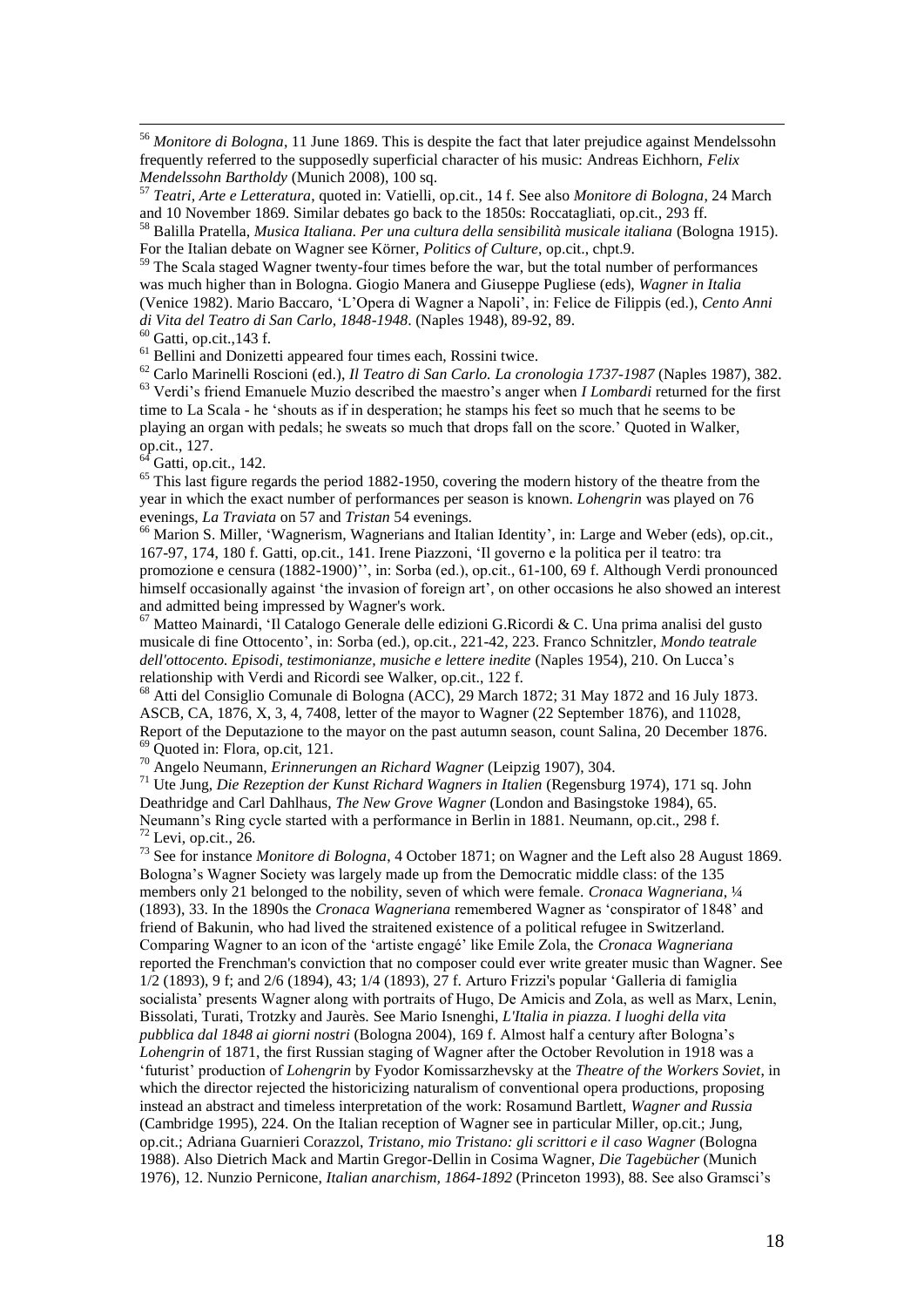'Tendenze della cultura italiana', in: Antonio Gramsci, *Quaderni del Carcere.* Valentino Gerratana (ed.) (Turin 1975), Vol.2, 717 f.

<sup>74</sup> *Gazzetta dell'Emilia*, 30 October 1871.

<u>.</u>

<sup>75</sup> *Gazzetta dell'Emilia*, 3 November 1904.

 $76$  Weber, 'Wagner, Wagnerism, and Musical Idealism', op.cit., 29. This also explains the interest of the Milanese *scapigliati* in the composer and the Wagnerian references in D'Annunzio's work, particularly in his novels *Trionfo della Morte* (1894) and *Il Fuoco* (1898), even if the poet later distanced himself from Wagner's music. Gabriele D'Annunzio, *La musica di Wagner e la genesi del 'Parsifal'* (Florence 1914). For D'Annunzio's view of Wagner see Guarnieri Corazzol, op.cit., 7 sq. Also Nachum Schoffman, 'D'Annunzio and Mann: Antithetical Wagnerisms', *The Journal of Musicology*, 11/4 (1993), 499-524. Galvan, `Thomas Mann in Italia.', op.cit. Miller, 'Wagnerism, Wagnerians and Italian Identity', op.cit., 188-91. Franca Angelini, *Teatro e spettacolo nel primo novecento* (Rome and Bari 1988), 10. Jung, op.cit., 121, 387 sq.

<sup>77</sup> In addition to the bibliography cited in the previous chapter see in particular Hervé Lacombe, *The Keys to French Opera in the Nineteenth Century* (Berkeley and Los Angeles: 2001). Steven Huebner, *French Opera at the Fin de Siècle: Wagnerism, Nationalism, and Style* (Oxford 1999). Michael Strasser, 'The *Société Nationale* and Its Adversaries: The Musical Politics of *L'Invasion germanique* in the 1870s', *Nineteenth Century Music*, 24/3 (2001), 225-51, 237 f. Large and Weber (eds), op.cit.

<sup>78</sup> See for instance the debates analysed in Roccatagliati, op.cit. Körner, *Politics of Culture*, op.cit., chpt.9. Furthermore Deathridge and Dahlhaus, op.cit.*,* 92 sq.

<sup>79</sup> *Gazzetta Musicale di Milano*, 10 April 1859, reprinted 12 Jan 1862

<sup>80</sup> *Rivista Bolognese di Scienze, Lettere, Arti e Scuole*, Vol. 2/4 (1868), 331 and Vol.2/6 (1868), 556. <sup>81</sup> I refer here to the concept of historical time introduced by Reinhart Koselleck, *Vergangene Zukunft.* 

*Zur Semantik geschichtlicher Zeiten* (Frankfurt/M. 1989). Deathridge and Dahlhaus, op.cit., 114.

<sup>82</sup> Camera dei Deputati, 6 February 1873, quoted in: Ernesto Masi, *Camillo Casarini. Riccordi contemporanei* (Bologna 1875), 185-188.

<sup>83</sup> Luigi Maniscalco Basile, *Storia del Teatro Massimo di Palermo* (Florence 1984), 201.

<sup>84</sup> *Cronaca Wagneriana*, Vol.1/3 (1893). Giancarlo Rostirolla, *Wagner in Italia* (Turin 1982).

<sup>85</sup> *Il Resto del Carlino*, 18 May 1885. *Cronaca Wagneriana,* Vol.1/1 (1893), 4. Levi, op.cit., 24 f. Vatielli, op.cit., 47.

 $86$  ASCB, CA, 1913, X, 3, 4, 8604, 8899, letter of the mayor to the German consul, 4 May 1913. <sup>87</sup> Alfonso Rubbiani, quoted in: Mario Fanti, 'Alfonso Rubbiani: il restauro, la politica e la poesia', *Strenna Storica Bolognese*, 31 (1981), 113-131, 129. On the Bach-Renaissance in Germany see Celia Applegate, *Bach in Berlin. Nation and Culture in Mendelssohn's Revival of the St Matthew Passion* (Ithaca and London 2005). See also Walter Frisch, *German Modernism. Music and the Arts* (Berkeley 2005), 144-49.

88 Somigli and Moroni (eds), op.cit., 10.

<sup>89</sup> Valebona, op.cit., 205, 232. Maniscalco Basile, op.cit., 205.

<sup>90</sup> Gatti, op.cit., 235, 246.

 $91$  ACC, 30 December 1911. In 1909 the opera had been on the programme in Milan and Genoa. <sup>92</sup> *La Traviata, Rigoletto, Aida, Don Carlos, I Lombardi*. Twice *Lohengrin, Meistersinger, Siegfried, Rheingold*, twice *Tristan, Walküre, Götterdämmerung, Tannhäuser, Parsifal*. On the reception of Puccini see Wilson, op.cit.

<sup>93</sup> Gatti, op.cit., 182.

<sup>94</sup> Lugo presented Carmen in 1895 and 1908, the *Massimo* in Palermo in 1902 and 1908. Rossi, op.cit., 65, 72. Maniscalco Basile, op.cit., 202.

<sup>95</sup> Brian Rees, *Camille Saint-Saëns. A Life* (London 1999), 317. Maniscalco Basile, op.cit., 204. <sup>96</sup> Didier Francfort, '*Le crepuscule des Héros*. Opéra et Nation après Verdi', *Mélanges de l'Ecole* 

*Française de Rome. Italie et Méditerranée*, Vol.117/1 (2005), 269-93, 271. Francesca Socrate, 'Commedia borghese e crisi di fine secolo', in: Sorba (ed.), op.cit., 21-60, 41. Wilson, op.cit., 18. Massenet was himself profoundly influenced by Wagner: Steven Huebner, 'Massenet and Wagner: Bridling the influence', *Cambridge Opera Journal*, 5/3 (1993), 223-38. On Wagnerism in France also Huebner, *French Opera at the Fin de Siècle*, op.cit., 76 f. For an excellent analysis of the complexities of the debate in France see Strasser, op.cit.; also Philipp Ther, *In der Mitte der Gesellschaft. Operntheater in Zentraleuropa 1815-1914* (Munich 2006), 266. On 'nationalisation' ibid., 18, 121 sq. Michael C. Tusa, 'Comopolitanism and the National Opera: Weber's *Der Freischütz'*, *Journal of Interdisciplinary History*, Vol.36/3 (2006), 483-506. Koen Buyens, 'Muziek en natievorming in België: het muziekleven te Brussel, 1830-1850', *Bijdragen en Medelingen betreffende de geschiedenis der Nederlanden*, Vol.121/3 (2006), 393-417.